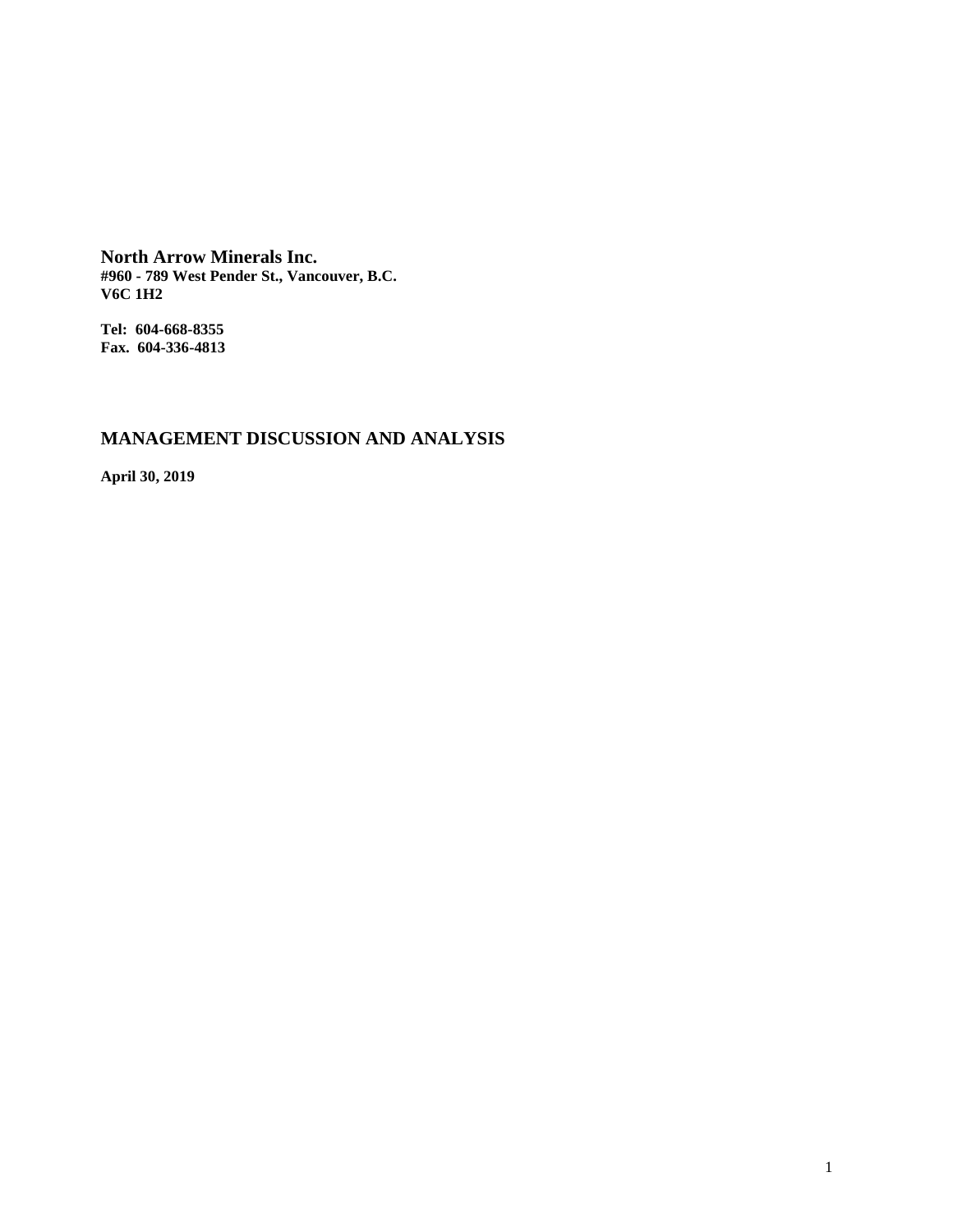# **Form 51-102 F1 Management Discussion and Analysis ("MD&A") North Arrow Minerals Inc. Containing Information up to and including July 18, 2019**

# **Description of Business**

North Arrow Minerals Inc. ("North Arrow", "NAR" or the "Company") is a Canadian mineral exploration company focused on evaluating prospective diamond exploration properties in Canada. The Company's key diamond properties include the Naujaat (Nunavut), Mel (Nunavut), Pikoo (Saskatchewan), Lac de Gras (Northwest Territories), and Loki (Northwest Territories) projects. Shares of the Company trade on the TSX Venture Exchange ("TSXV") under the symbol NAR.

The following discussion and analysis of the Company's financial condition and results of operations for the year ended April 30, 2019 should be read in conjunction with the audited financial statements of the Company for the years ended April 30, 2019 and April 30, 2018, together with the notes thereto. The MD&A supplements but does not form part of the audited financial statements of the Company. The Company's financial statements have been prepared in accordance with International Financial Reporting Standards ("IFRS").

Unless otherwise noted, all currency amounts are stated in Canadian dollars.

### **Forward Looking Statements**

This document may contain "forward-looking statements" within the meaning of Canadian securities legislation and the United States Private Securities Litigation Reform Act of 1995. These forward-looking statements are made as of the date of this document and the Company does not intend, and does not assume any obligation, to update these forward-looking statements, except as required by law.

Forward-looking statements relate to future events or future performance and reflect management's expectations or beliefs regarding future events and include, but are not limited to, statements with respect to sources of and anticipated financing requirements, the estimation of mineral reserves and resources, the realization of mineral reserve estimates, the timing and amount of estimated future production, costs of production, capital expenditures, success of mining operations, environmental risks, unanticipated reclamation expenses, title disputes or claims and limitations on insurance coverage.

These forward-looking statements include, among others, statements with respect to the Company's objectives for the ensuing year, our medium and long-term goals, and strategies to achieve those objectives and goals, as well as statements with respect to our beliefs, plans, objectives, expectations, anticipations, estimates and intentions. The words "may," "could," "should," "would," "suspect," "outlook," "believe," "plan," "anticipate," "estimate," "expect," "intend," and words and expressions of similar import are intended to identify forward-looking statements. In particular, statements regarding the Company's future operations, future exploration and development activities or other development plans and estimated future financing requirements contain forward-looking statements.

All forward-looking statements and information are based on the Company's current beliefs as well as assumptions made by and information currently available to the Company concerning anticipated financial performance, business prospects, strategies, regulatory developments, development plans, exploration, development and mining activities and commitments. Although management considers these assumptions to be reasonable based on information currently available to it, they may prove to be incorrect.

By their very nature, forward-looking statements involve inherent risks and uncertainties, both general and specific, and risks exist that predictions, forecasts, projections and other forward-looking statements will not be achieved. We caution readers not to place undue reliance on these statements as a number of important factors could cause the actual results to differ materially from the beliefs, plans, objectives, expectations, anticipations, estimates and intentions expressed in such forward-looking statements.

These factors include, but are not limited to, developments in world financial and commodity markets, risks relating to fluctuations in the Canadian dollar and other currencies relative to the US dollar, changes in exploration plans due to exploration results and changing budget priorities of the Company or its joint venture partners, changes in project parameters as plans continue to be refined; possible variations in ore reserves, grade or recovery rates; accidents, labour disputes and other risks of the mining industry; delays in obtaining governmental approvals or financing, the effects of competition in the markets in which the Company operates, the impact of changes in the laws and regulations regulating mining exploration and development, judicial or regulatory judgments and legal proceedings, operational and infrastructure risks, and the Company's anticipation of and success in managing the foregoing risks. The Company cautions that the foregoing list of factors that may affect future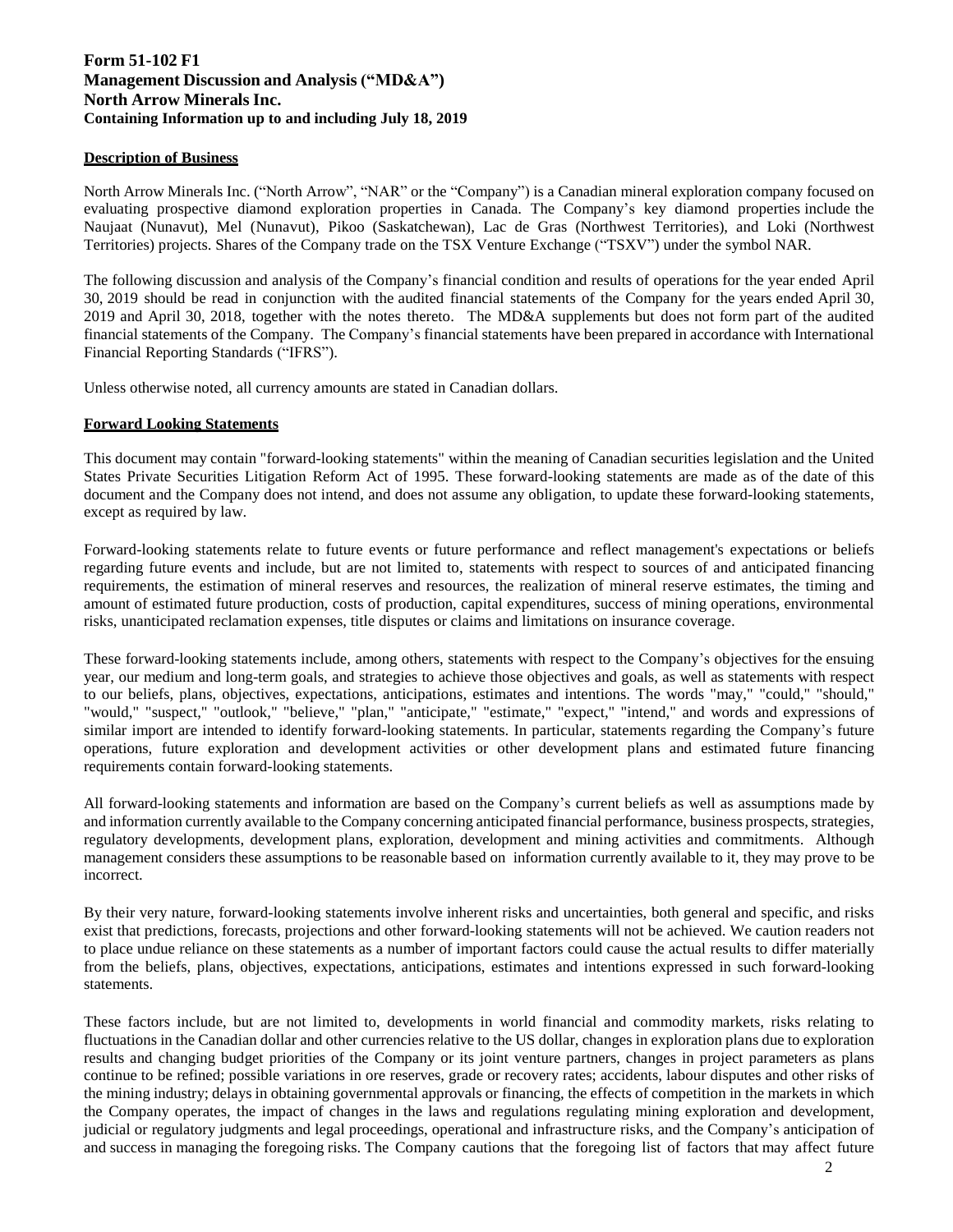results is not exhaustive. When relying on our forward-looking statements to make decisions with respect to the Company, investors and others should carefully consider the foregoing factors and other uncertainties and potential events. The Company does not undertake to update any forward-looking statement, whether written or oral, that may be made from time to time by the Company or on our behalf, except as required by law.

# **Highlights for the year ended April 30, 2019 and subsequent events up to July 18, 201**

# Naujaat project, NU

- Continued working with the Hamlet of Naujaat on plans for permitting and funding construction of a community access trail that will pass approximately 1.5 km southeast of the Q1-4 diamond deposit;
- Continued with planning and permitting for collection of a 10,000t bulk sample from the Q1-4 diamond deposit, including initiation of an engineering design and costing study of a small-scale mobile diamond recovery plant for use at the project site.
- Reported new microdiamond results for the Q1-4 diamond deposit.

#### Mel project, NU

• Discovered kimberlite ML345 and expanded kimberlite ML8 as part of the first ever exploration drilling program at the project. Six holes were completed (787m) as well as the collection of 224 kg of kimberlite from the ML8 subcrop, 14 ground magnetic surveys, and the collection of 447 till samples. Caustic fusion results from 208kg of ML8(Upper) returned 46 diamonds larger than the 0.106mm sieve size. Caustic fusion results from 24kg of ML8(Lower) returned 8 diamonds larger than the 0.106mm sieve size;

### Pikoo project, Sk

• In November 2018 the Company announced it had staked additional mineral claims to expand the Pikoo Project to 39,752 ha.

#### Lac de Gras project, NT

- A new (as yet un-named) kimberlite was discovered by the first hole of a July 2019 drilling program at the LDG joint venture property in the Lac de Gras region of the NWT. The drill program remains ongoing as part of a \$2.8 million calendar 2019 exploration program being funded by partner and project operator Dominion Diamond Mines;
- Thirteen ground geophysical survey grids were completed as part of a spring 2019 geophysical program.

# Loki project, NT

• In November 2018, the Company reported microdiamond results for kimberlite samples from kimberlites EG05 and 465 at the Loki Project;

A summary of the exploration activities for the Company follows, as well as a description of other corporate activities. These summaries include some discussion of management's future exploration plans. The reader is cautioned that actual results, performance or achievements may be materially different from those implied or expressed in these statements. The Company's exploration programs are subject to change from time to time, based on the analysis of results and changing corporate priorities, exploration targets and funding consideration.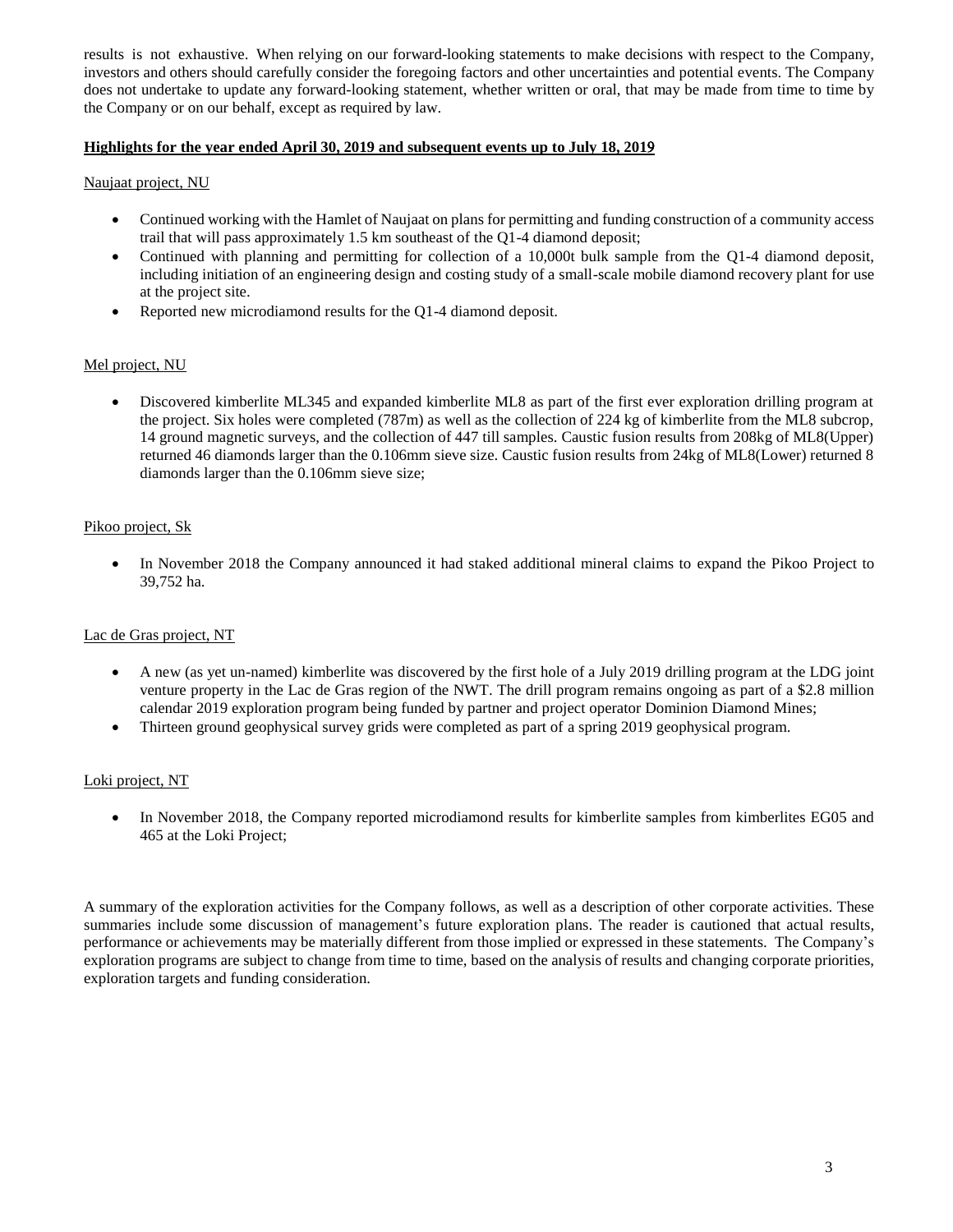# **Exploration Projects Overview**

An overview of the exploration activities for the Company follows. For additional details the reader is referred to the Company's continuous disclosure documents available on [SEDAR \(www.sedar.com](http://www.sedar.com/))

# EXPLORATION AND EVALUATION ASSETS

|                                          |                  | Expended    | Write-offs               |                  |
|------------------------------------------|------------------|-------------|--------------------------|------------------|
|                                          |                  | During      | During                   |                  |
|                                          | April 30, 2018   | the Year    | the Year                 | April 30, 2019   |
| <b>Diamond Properties</b>                |                  |             |                          |                  |
| Lac de Gras, Canada                      |                  |             |                          |                  |
| <b>Exploration</b> costs                 | \$235,404        | \$          | \$                       | \$235,404        |
| Acquisition and tenure costs             | 277,918          |             |                          | 277,918          |
| Geological, data collection and assays   | 153,559          |             |                          | 153,559          |
| Office and salaries                      | 134,040          |             |                          | 134,040          |
|                                          | 800,921          |             |                          | 800,921          |
| Pikoo, Canada                            |                  |             |                          |                  |
| <b>Exploration</b> costs                 | 1,257,815        | 1,711       |                          | 1,259,526        |
| Drilling                                 | 2,085,859        |             |                          | 2,085,859        |
| Acquisition and tenure costs             | 213,660          | 4,122       |                          | 217,782          |
| Geological, data collection and assays   | 1,592,006        | 5,242       |                          | 1,597,248        |
| Office and salaries                      | 630,709          | 14,237      |                          | 644,946          |
| Contribution from joint-venture partner  | (637, 813)       |             |                          | (637, 813)       |
|                                          | 5,142,236        | 25,312      |                          | 5,167,548        |
| Loki, Canada                             |                  |             |                          |                  |
| <b>Exploration</b> costs                 | 385,581          | 58,074      |                          | 443,655          |
| Drilling                                 | 269,829          | 26,828      |                          | 296,657          |
| Acquisition and tenure costs             | 56,924           | 600         |                          | 57,524           |
| Geological, data collection and assays   | 169,291          | 35,463      |                          | 204,754          |
| Office and salaries                      | 138,439          | 29,116      |                          | 167,555          |
| Recoveries                               | (144,500)        | (125,500)   |                          | (270,000)        |
|                                          | 875,564          | 24,581      | $\overline{\phantom{a}}$ | 900,145          |
| Naujaat, Canada                          |                  |             |                          |                  |
| Exploration costs                        | 733,146          | 116,441     |                          | 849,587          |
| Drilling                                 | 1,464,020        |             |                          | 1,464,020        |
| Acquisition and tenure costs             | 337,152          | 41,376      |                          | 378,528          |
| Geological, data collection and assays   | 4,669,946        | 246,744     |                          | 4,916,690        |
| Office and salaries                      | 713,048          | 154,664     | $\overline{\phantom{a}}$ | 867,712          |
|                                          | 7,917,312        | 559,225     | $\overline{\phantom{a}}$ | 8,476,537        |
|                                          |                  |             |                          |                  |
| Luxx, Canada<br><b>Exploration</b> costs | 50,420           |             | (50, 420)                |                  |
| Acquisition and tenure costs             | 138,733          |             | (138, 733)               |                  |
| Geological, data collection and assays   | 121,301          |             | (121, 301)               |                  |
| Office and salaries                      | 44,793           |             | (44, 793)                |                  |
|                                          | 355,247          |             | (355, 247)               |                  |
|                                          |                  |             |                          |                  |
| Mel, Canada                              |                  |             |                          |                  |
| <b>Exploration</b> costs                 | 204,085          | 1,136,947   |                          | 1,341,032        |
| Drilling                                 |                  | 465,004     |                          | 465,004          |
| Acquisition and tenure costs             | 287,338          | 747         |                          | 288,085          |
| Geological, data collection and assays   | 634,677          | 357,173     |                          | 991,850          |
| Office and salaries                      | 122,670          | 206,125     |                          | 328,795          |
|                                          | 1,248,770        | 2,165,996   | $\blacksquare$           | 3,414,766        |
|                                          |                  |             |                          |                  |
| <b>TOTAL</b>                             | 16,340,050<br>S. | \$2,775,114 | \$ (355,247)             | 18,759,917<br>\$ |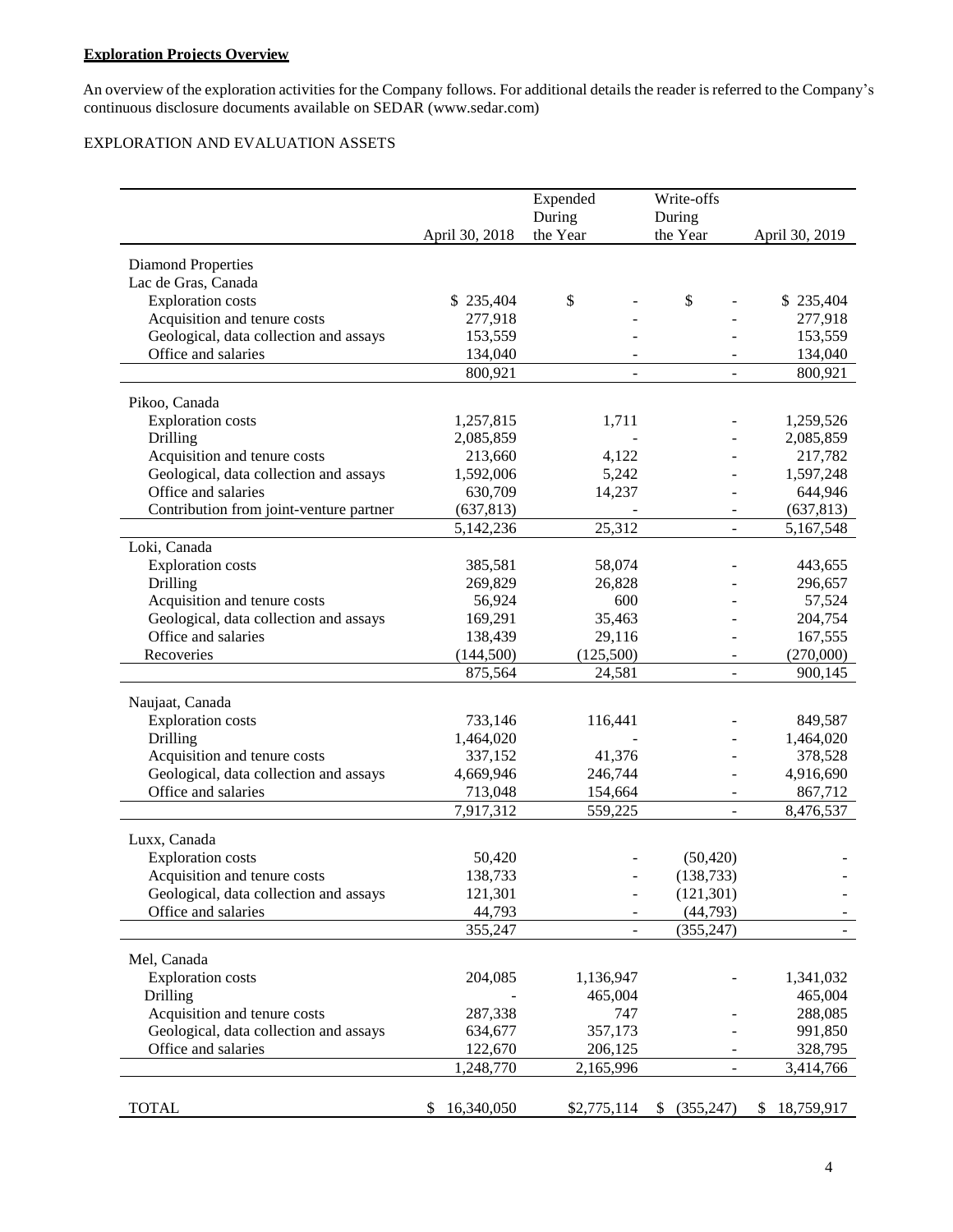Unless otherwise stated below, the Company's Canadian exploration activities are conducted under the supervision of Kenneth Armstrong, P.Geo. (ON), President and CEO of the Company.

# **Diamond Projects**

### Naujaat diamond project, Nunavut

The Naujaat diamond project is located near the community of Naujaat (Repulse Bay), Nunavut. A total of eight kimberlite pipes (Q1-4, A34, A42, A59, A76, A94, A97 and A152) have been identified within the project as well as a number of laterally extensive kimberlite dyke systems. The Q1-4 kimberlite, located just 7 km from the Company's laydown near the community of Naujaat, is the largest and most diamondiferous of the kimberlites discovered to date.

On May 15, 2013 the Company confirmed an Inferred Mineral Resource for the 12.5 hectare Q1-4 kimberlite to be 26.1 million carats from 48.8 million tonnes total content of kimberlite with an average +1 DTC total diamond content of 53.6 carats per hundred tonnes (cpht) extending from surface to a depth of 205m. Additional resource upside in the form of a target for further exploration was estimated at between 7.9 to 9.3 million carats of diamonds from 14.1 to 16.6 million tonnes total content of kimberlite with an average +1 DTC total diamond content of 56.1 cpht, extending from 205m depth to 305m depth. Mineral resources that are not mineral reserves do not have demonstrated economic viability. The potential quantity and grade of a target for further exploration referred to above is conceptual in nature, there has been insufficient exploration to define a mineral resource, and it is uncertain whether further exploration will result in the target being delineated as a mineral resource. For information on the data verification, exploration information and the resource and target for further exploration estimation procedures please see the technical report dated May 13, 2013 which is available under the Company's profile at [www.sedar.com](http://www.sedar.com/) and on the Company's website [\(www.northarrowminerals.com\)](http://www.northarrowminerals.com/). The authors of the report were Barb Kupsch, P.Geol. and David Farrow, P.Geo.

Evaluation work completed by the Company since 2014 has included mini-bulk sampling (2014 and 2017) and delineation drilling (2017). Eleven drill holes were completed during the 2017 delineation drill program with approximately 2,440 m of kimberlite core recovered. The holes are part of a planned program to increase confidence in the Q1-4 geological model, including the target for further exploration (TFFE) between 205 and 305m below surface (- 135 to -235 meters above sea level "masl") outlined in the most recent May 2013 technical report on the project. Drilling tested all five major phases of the kimberlite and confirmed the kimberlite extends well beyond 305m below surface with the deepest drill hole terminated in kimberlite at a depth of 376 m below surface (approximately -311 masl). A more complete summary of the drilling results can be found in the Company's Management Discussion and Analysis for the year ended April 31, 2018.

The Company has collected two mini bulk samples from Q1-4, most recently a 210 tonne sample of the A88 and Green kimberlite phases, as a follow up to a 1353t sample collected in 2014 from the A28 phase. On February 28, 2018, the Company reported results from the 2017 mini bulk sample including recovery of 1,991 diamonds greater than +1 DTC (~1 mm), weighing 64.25 carats, from 209.84 dry tonnes of kimberlite for an overall sample grade of 30.6 cpht (carats per hundred tonnes). The sample was processed as three sub samples: C1 (Green Kimberlite phase), C2 (A88 kimberlite phase) and C3 (Mixed Green and A88). Recovered diamonds include 6 diamonds larger than the 3 grainer (~0.6 carat) size. The three largest diamonds, all recovered from the C3 subsample, are 5.25 carats (dark, translucent yellow to brown to white cubic aggregate), 2.09 carats (pale grey rounded aggregate diamond with inclusions), and 1.06 carats (very pale green-yellow rounded flat diamond with inclusions). A summary of the diamond recoveries from each subsample is provided in the table below along with comparable results from the 2014 bulk sample collected from the A28 phase of Q1-4 (sample A282014).

| Sample               | Weight       | # Diamonds | Carats | Sample Grade         |                  | Proportion Yellow Diamonds <sup>1</sup> |
|----------------------|--------------|------------|--------|----------------------|------------------|-----------------------------------------|
|                      | (Dry tonnes) | $(+1$ DTC) |        | (cpht <sup>2</sup> ) | <b>By Stones</b> | By Carats                               |
| C1                   | 27.06        | 344        | 8.46   | 31.2                 | 2.6%             | 3.1%                                    |
| C <sub>2</sub>       | 51.73        | 467        | 12.99  | 25.1                 | 9.9%             | 9.9%                                    |
| C <sub>3</sub>       | 131.04       | 1.180      | 42.80  | 32.6                 | 11.6%            | 28.2%                                   |
| $C1 + C2 + C3^3$     | 209.84       | 1.991      | 64.25  | 30.6                 | 10.7%            | 21.2%                                   |
| A282014 <sup>4</sup> | 1,353.3      | 11.083     | 384.28 | 28.4                 | 9.0%             | 21.5%                                   |

 $\frac{1}{1}$  includes very pale to pale to intense/dark yellow + green yellow diamonds; same colour breakdown as undertaken for sample A282014.

<sup>2</sup>carats per hundred tonnes

<sup>3</sup> total 2017 Pit C sample determined by arithmetic

<sup>4</sup> As reported in North Arrow news release dated [May 5, 2015.](http://www.northarrowminerals.com/news/press_releases/2015/index.php?content_id=178)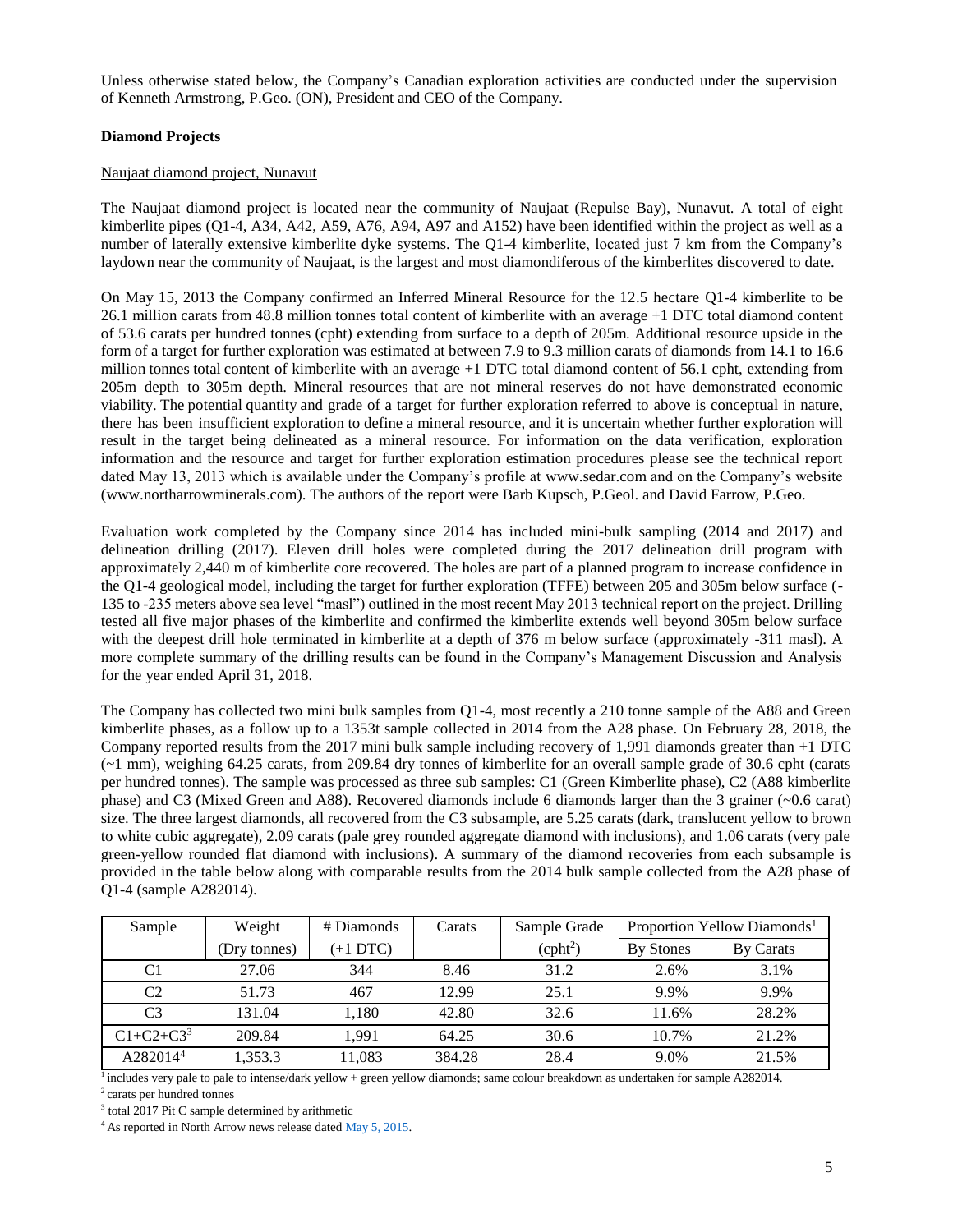On January 15, 2019, the Company announced microdiamond recoveries from samples of 2017 kimberlite drill core from units A61, A48b, A88, Green, and Glob, as disclosed below. In April 2019 the company received microdiamond results from units A48a which are also reported below.

|             | Number of Diamonds per Sieve Size (mm Square Mesh Sieve) |          |          |          |          |          |          |         |                |        |         |
|-------------|----------------------------------------------------------|----------|----------|----------|----------|----------|----------|---------|----------------|--------|---------|
|             |                                                          |          |          |          |          |          |          |         |                |        |         |
| $Q1-4$      | Sample                                                   | $+0.106$ | $+0.150$ | $+0.212$ | $+0.300$ | $+0.425$ | $+0.600$ | $+0.85$ | $+1.18$        | Total  | Total   |
| Unit        | Weight                                                   | $-0.150$ | $-0.212$ | $-0.300$ | $-0.425$ | $-0.600$ | $-0.850$ | $-1.18$ | $-1.70$        | Stones | Carats  |
|             | $_{\rm{Dry\,Kg}}$                                        |          |          |          |          |          |          |         |                |        | $+0.85$ |
|             |                                                          |          |          |          |          |          |          |         |                |        | mm      |
| A61         | 552.7                                                    | 320      | 281      | 206      | 174      | 91       | 50       | 11      | 6              | 1139   | 0.275   |
| A48b        | 186.8                                                    | 165      | 97       | 49       | 40       | 28       | 15       | 6       | $\theta$       | 400    | 0.037   |
| A88         | 1031.8                                                   | 196      | 205      | 155      | 105      | 44       | 23       | 12      | 2              | 742    | 0.171   |
| Green       | 245.0                                                    | 73       | 51       | 34       | 24       | ⇁        | 2        |         | $\theta$       | 192    | 0.007   |
| <b>GLOB</b> | 104.9                                                    | 36       | 41       | 21       | 13       | 10       | 5        |         |                | 128    | 0.015   |
| A48a        | 490.2                                                    | 246      | 218      | 116      | 67       | 44       | 16       | 3       | $\mathfrak{D}$ | 712    | 0.070   |

The microdiamond sampling focused on evaluating representative material from each kimberlite unit between surface and approximately 300m below surface. Results reported include samples from four of the five Q1-4 model units (A61, A88, A48a and A48b) and compare well with previous microdiamond recoveries from the kimberlite. The Green unit, which was first identified during the 2017 program, has since been recognized in several historic drill holes and, although of minor volumetric importance, is clearly distinct from the other major units in Q1-4. The GLOB unit is a globular segregationary kimberlite of uncertain affiliation that may be distinct from, or part of, the A48a kimberlite unit.

It is management's opinion that Q1-4 represents a compelling under evaluated diamond resource that benefits from its large size and close proximity to tidewater and infrastructure of the Hamlet of Naujaat. As such the Company continues to focus on planning efforts for collection of a 10,000 tonne bulk sample from Q1-4 for the purpose of evaluating the diamond size distribution and value characteristics of the deposit, with particular emphasis on a distinct population of fancy yellow to orangey yellow diamonds that has been identified in each phase of the kimberlite. Design planning is underway for the bulk sample program, including permitting, collection, transportation and processing options, as well as financing options for collecting the sample.

As part of these efforts, On January 15, 2019 the Company reported support for an application by the Hamlet of Naujaat to construct a community access trail extending 14.8 km northeast of the community. The proposed access trail will pass approximately 1.5 km southeast of Q1-4 and could be used during further evaluation of the deposit, including collection of the 10,000 tonne bulk sample. Use of the access trail would reduce the cost of a bulk sample by allowing sample collection and transportation to occur without helicopter support, reducing local air traffic disturbance, and increasing opportunities for local businesses and employment. The access trail will lie entirely within the community's municipal boundaries and the Hamlet has taken the lead on its design and construction as the proposed trail has a number of beneficial social and economic development outcomes, including increased tourism and education opportunities, access to aggregate and carving stone sources as well as improved and safer access to the land for traditional land use activities. North Arrow has been working with the Hamlet on routing, permitting and construction of the access trail, including sharing results of the Company's ecological mapping, engineering and archaeological studies of potential routes. The Hamlet has received some initial funding from the Government of Nunavut, Department of Economic Development and Transportation's Community transportation Initiatives Program and is waiting on several other funding proposals submitted to Government.

In May 2019 the Company initiated an engineering design and costing study of a small scale mobile diamond recovery plant that could be used as part of a future bulk sampling program. The study is expected to be completed by the end of August 2019.

The Naujaat project is subject to a 0.5% GOR and NSR on diamond, precious metal and base metal production from the project. The holder of this royalty will also receive a payment of \$2.5 million at the time the first royalty payment relating to the project is due.

The Naujaat project is also subject to a 3% net smelter royalty ("NSR") on metals and a 3% gross production royalty ("GPR") on the sale of industrial minerals, including diamonds. Subject to a November 2016 amending agreement, the NSR and GPR may each be reduced to 1% subject to future contingent cash payments to the royalty holder totalling \$5.15M and future staged exploration expenditures totalling \$20M.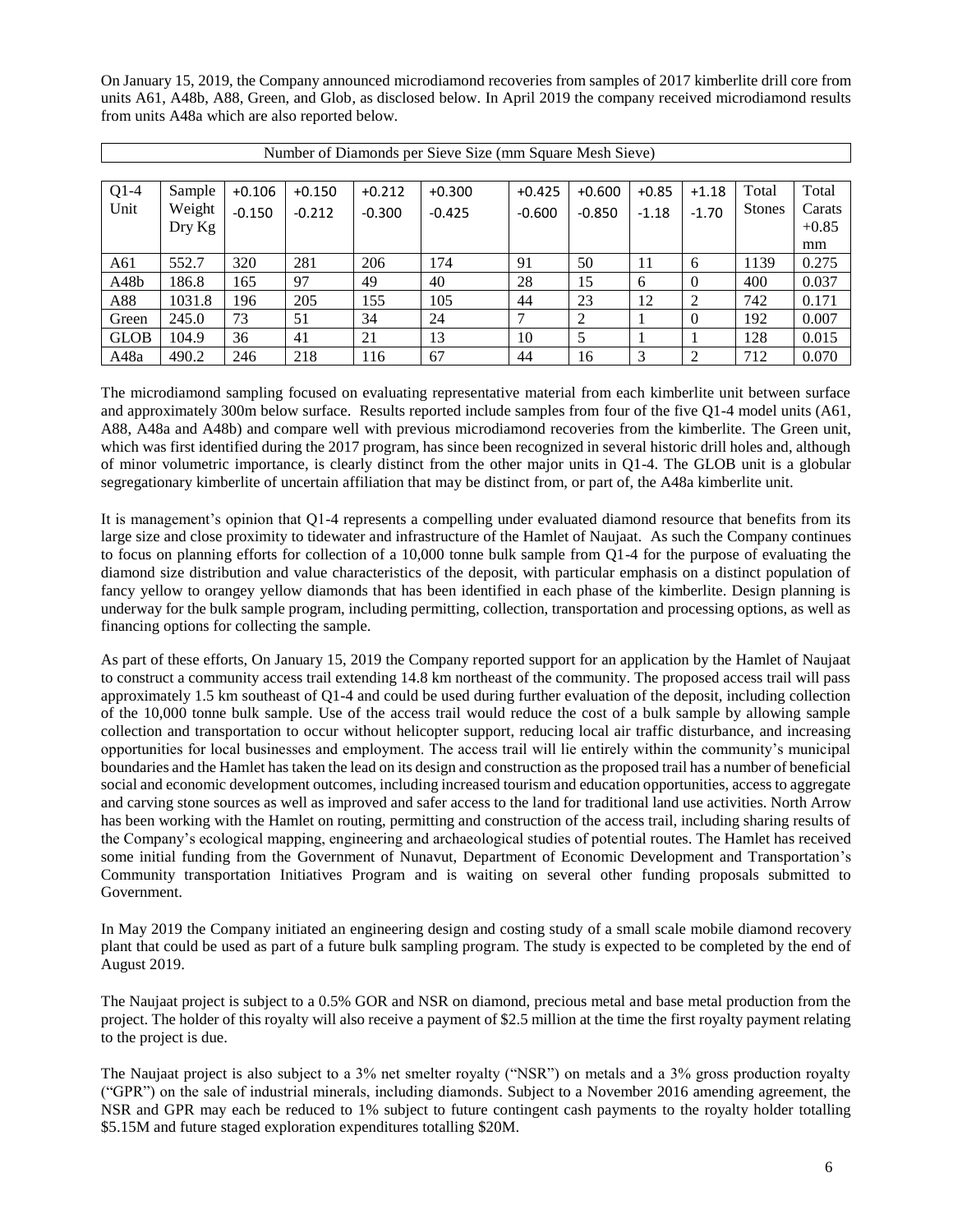# Pikoo diamond project, Saskatchewan

The Company's 100% owned Pikoo diamond project consists of 39,752 hectares of mineral claims located approximately 140 km east of La Ronge, Saskatchewan. An all-season road to the community of Deschambault Lake comes to within 6 km of the project's southern boundary. Three drilling programs (53 drill holes; 7,369m) have been completed at the project (2013, 2015, and 2016) and a total of 10 discrete kimberlite occurrences have been discovered. Microdiamond testing of five of the kimberlites have confirmed that the PK150, PK311, PK312, PK314, and PK346 kimberlites are diamondiferous. A full summary of the initial diamond results from these kimberlites can be found in the Company's MD&A's for the years ended April 30, 2014 and 2016 as well as the MD&A for the three months ended July 31, 2016.

All of the kimberlite occurrences within the Pikoo project have been discovered at or near the up-ice termination of welldefined kimberlite indicator mineral (KIM) trains. The trains have been geographically described as the South Pikoo target area (1 KIM train; four kimberlite discoveries); North Pikoo area (1 KIM train; 4 kimberlite discoveries) and the East Pikoo area (2 KIM trains, 2 kimberlite discoveries). A fourth target area, called Bear Lake, has been identified on the basis of a cluster of anomalous KIM results from till samples collected in the southern part of the project area. Detailed evaluations of the petrography of the discovered kimberlites in conjunction with diamond results, mineral abundances and core logging information have been conducted and indicate that additional, as yet undiscovered kimberlites are located in both the North Pikoo and South Pikoo areas.

During the year ended April 30, 2019, the company staked additional mineral claims in the vicinity of the Pikoo project, increasing the project are to 39,752 ha.

Subsequent to the year ended April 30, 2019 detailed helicopter borne magnetic surveys were flown over the PK150 and PK314 kimberlite areas. Initial till sampling over the new claim area may be considered for the fall 2019, dependent on financing.

The Pikoo project is subject to a 1% GOR and NSR on diamond, precious metal and base metal production and a contingent cash payment of \$1.25 million owing to the royalty holder at the time the first royalty payment is due.

# Loki Diamond Project – Northwest Territories

The Loki diamond project consists of 23 mineral claims covering approximately 12,898 ha, acquired by staking between 2013 and 2018 in the Lac de Gras region of the Northwest Territories. The Company holds a 100% interest in these claims, some of which are subject to royalties ranging from 1.25% to 1.5% on diamonds and base and precious metals. The Loki project mineral claims cover identified target areas to the southwest of Lac de Gras ('South Loki') and to the southeast of the Monument kimberlite cluster ('East Loki').

On November 20, 2018, the Company reported microdiamond results for kimberlite samples from the EG05 and 465 kimberlites which were drilled as part of a spring 2018 drilling program. Kimberlite 465 represented a new discovery within the property (Details of the drilling can be found in the Company's Management Discussion and Analysis for the Year ended April 30, 2018). Caustic fusion results of drill core samples from both kimberlites are summarized in the following table:

|            |          |          | Number of Diamonds per Sieve Size (mm Square Mesh Sieve) |          |          |          |          |          |               |
|------------|----------|----------|----------------------------------------------------------|----------|----------|----------|----------|----------|---------------|
| Kimberlite | Sample*  | $+0.106$ | $+0.150$                                                 | $+0.212$ | $+0.300$ | $+0.425$ | $+0.600$ | $+0.850$ | Total         |
|            | Weight   | $-0.150$ | $-0.212$                                                 | $-0.300$ | $-0.425$ | $-0.600$ | $-0.850$ | $-1.18$  | <b>Stones</b> |
|            | $Drv$ Kg |          |                                                          |          |          |          |          |          |               |
| EG05       | 164.7    | 19       |                                                          |          |          |          |          |          | 28            |
| 465        | 40.9     |          |                                                          |          |          |          |          |          |               |

\*includes weight of diluting country rock xenoliths removed prior to sample submission to processing lab.

An ongoing kimberlite indicator mineral (KIM) characterization study has confirmed EG05 hosts a full suite of KIMs including pyrope and eclogitic garnet, chrome diopside, picroilmenite and chromite. The kimberlite remains unconstrained by drilling completed to date and planning is underway for detailed ground gravity survey in an attempt to better define the extents of the pipe.

The recovery of a single microdiamond from 465 was in line with initial results of petrographic logging and KIM characterization which suggest the kimberlite contains a limited mantle sample.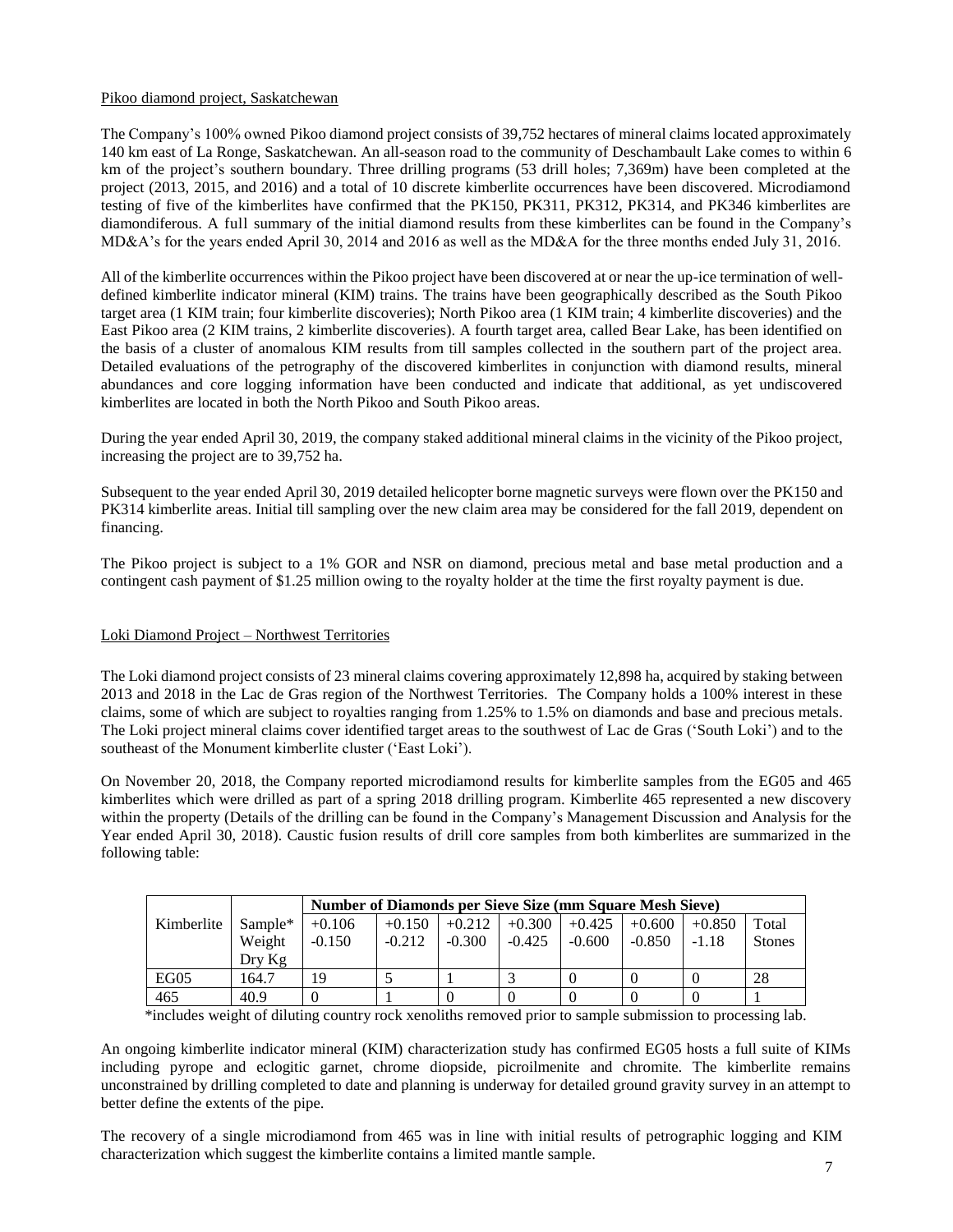In August 2018, the Company completed two short (75m) reverse circulation (RC) drill holes testing target 853 within the South Loki area. The -50 degree holes were set up 30m apart and oriented along the same azimuth to test a modelled magnetic anomaly. Both holes encountered metamorphic sedimentary rocks with no immediate explanation for the magnetic anomaly.

The summer RC drilling was supported in part by a \$100,000 grant as part of the government of the Northwest Territories Mineral Incentives Program (MIP). The grant monies were used on eligible exploration expenditures related to the F2019 geophysical and drilling programs on the Loki project. Subsequent to the year ended April 30, 2019 the Company was awarded another \$100,000 grant as part of the MIP program. The new MIP funding will be used to support a summer 2019 field program of till sampling, ground truthing and ground geophysical surveys in advance of renewed exploration drilling in the spring of 2020.

### Lac de Gras Diamond Project – Northwest Territories

The Lac de Gras Diamond project forms a very large, approximately 147,200 ha contiguous block of mineral claims and mining leases located within the Lac de Gras region of the Northwest Territories. The project area directly adjoins the mineral leases that host the Diavik diamond mine, located 10 km to the north, and the mineral claims of the Company's Loki project to the west. The Ekati diamond mine is located within 40 km to the northwest.

The project is being evaluated under a joint venture arrangement between the Company and Dominion Diamond Mines. Dominion is the joint venture operator and exploration programs are managed by Aurora Geosciences of Yellowknife, NT. On November 20, 2018 the Company reported that Dominion had provided an update of ongoing exploration on the project. During the spring of 2018, Dominion completed 31 shallow reverse circulation (RC) exploration drill holes in eight target areas and 7 diamond drill holes (1,013m) in two target areas. No new kimberlites were discovered however the Big Blue kimberlite, was tested by a single RC hole and by two vertical diamond drill holes. Drill core from Big Blue has undergone detailed petrographic logging and samples were submitted for KIM characterization and microdiamond analyses. Dominion has subsequently reported to the Company that the microdiamond content of the submitted samples was very low and no further work is warranted on the Big Blue kimberlite. During August 2018, 93 overburden RC holes and 9 hand dug sample pits were completed in 13 target areas. Till samples collected from this work have been processed and results are being used to better define and interpret KIM dispersal trains down ice from the target areas.

In December 2018, the joint venture approved a \$2.87M exploration budget for calendar 2019. In May 2019, the company was notified by Dominion that a geophysical program had been completed on the property consisting of 13 total grids, including magnetic (11 grids, 465 line km), gravity (9 grids, 2,100 stations) and OhmMapper resistivity (5 grids; 90 line km) surveys. In July 2019 the Company announced the start of a summer field program including a 1000m drilling program. On May 8, 2019 the Company announced it had been notified by Dominion that the first hole of the program had intersected kimberlite, representing the joint venture's first new kimberlite discovery on the property. The drill hole was testing a coincident resistivity/gravity/magnetic anomaly identified on Grid 4 from the spring program. Drilling is expected to continue through to the end of July, 2019.

Subsequent to the approval of the 2016, 2017, 2018 and 2019 exploration programs, the Company elected not to contribute its proportionate share of costs to these programs. Dominion elected to fund each of these programs and budgets in full. Assuming completion of the full 2018 program, the Company estimates its current interest in the joint venture is approximately 25%. Furthermore, assuming completion of the full \$2.87M 2019 program, the Company estimates its interest in the joint venture to fall to approximately 21%. The decision to not participate in the 2019 program and budget allows the Company to focus its exploration expenditures on the Naujaat, Mel, Loki and Pikoo projects while retaining a meaningful interest in the LDG joint venture.

Pursuant to a previous acquisition agreement between the Company and Springbok Holdings Inc. ("Springbok") (Please see the Company's Annual Management Discussion and Analyses for the year ended April 30, 2016 for further details on the acquisition agreement), in the event the Company incurs \$2 million in joint venture expenditures on the Lac de Gras Joint Venture Property, the Company will issue to Springbok that number of common shares of the Company having a value of \$1 million.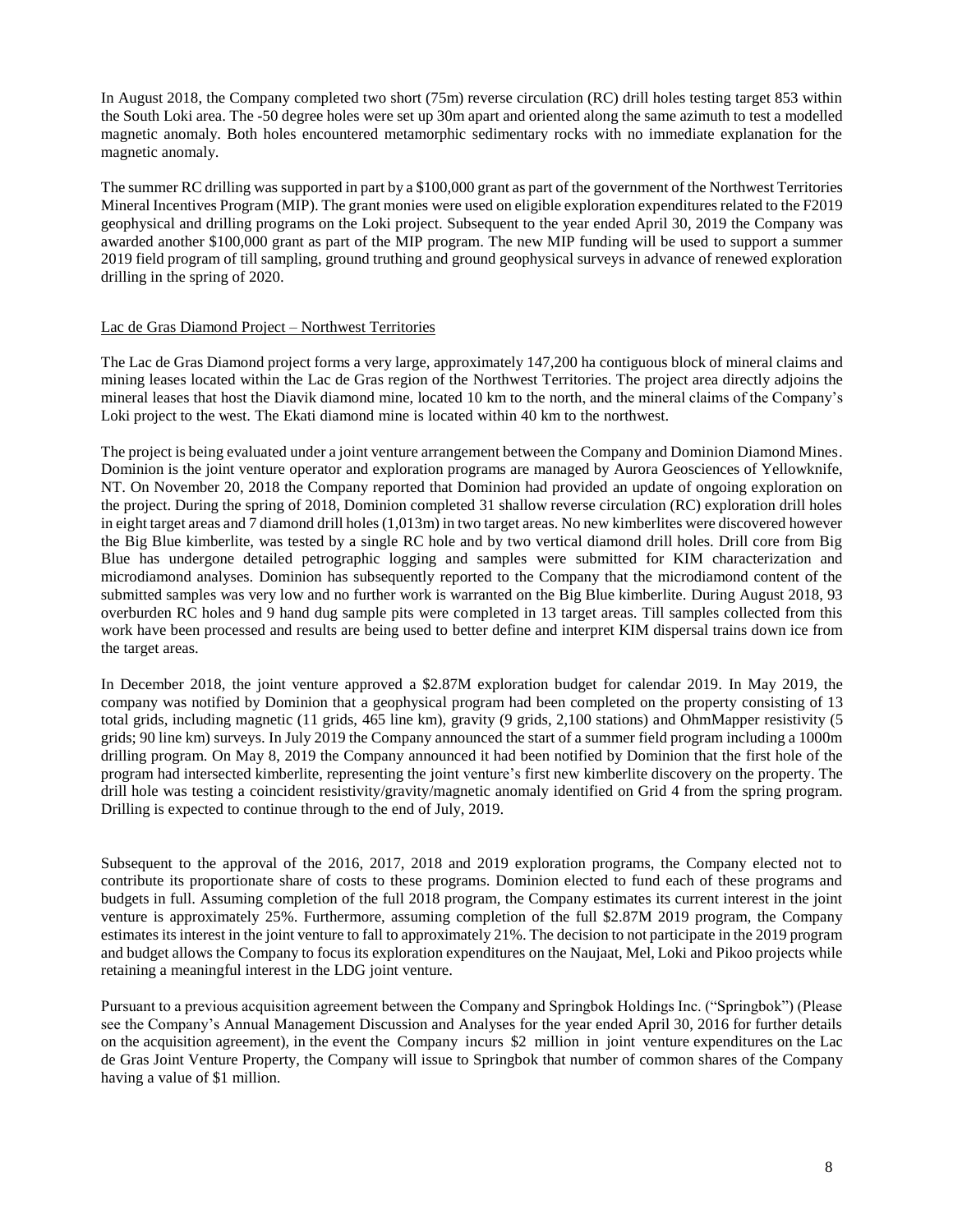# Mel Diamond Project – Nunavut

The Company maintains a 100% interest in the Mel diamond project. The project consists of approximately 56,075 hectares on the Melville Peninsula, Nunavut, approximately 140 km south of the community of Hall Beach and 210 km northeast of the community of Naujaat. The property is located within 18 km of tidewater and hosts several well defined kimberlite indicator mineral (KIM) trains. On October 16, 2017, the Company announced the prospecting discovery of the diamondiferous ML8 kimberlite near the up-ice termination of the northernmost KIM train. ML8 was identified in subcrop and float and a total of 23 diamonds greater than the 0.106mm sieve size were recovered from caustic fusion analyses of a 62.1 kg composite sample of the kimberlite.

During the year ended April 30, 2019 the Company completed the first ever exploration drilling of this new kimberlite field as well as work focused on the generation of new targets through till sampling and geophysical surveys. Six holes (787.5m) were drilled with kimberlite intersected in five holes testing the ML8 and ML345 targets. The sixth hole, testing target ML6, was lost prior to completion. Kimberlite ML8 was tested by three holes over a 170m strike length. Two holes testing target ML345, located approximately 1.5 km south of ML8, encountered narrow kimberlite dykes at one location along this extensive, >400m target. Difficulties with drill serviceability impacted North Arrow's ability to re-drill ML6, or to follow up the ML8 and ML345 kimberlite drill intercepts and test additional new targets. Details of the drilling were provided in a news release dated September 24, 2018 as well as the Management Discussion and Analysis for the period ending July 31, 2018.

On November 13, 2018 and January 24, 2019, the Company reported the results of caustic fusion processing of 208 kg of ML8(Upper) kimberlite collected from the same subcropping location as the 2017 discovery. Results were also reported for 24 kg of kimberlite from ML(Lower) in drill hole 18-ML-03. The results are summarized in the following table along with the 2017 microdiamond results:

| Sample | <b>Body</b>   | Sample                      | $+0.106$       | $+0.150$<br>$-0.212$ | 40.212   | $+0.300$<br>$-0.425$ | $+0.425$<br>$-0.600$ | $+0.600$<br>$-0.850$ | $+0.850$<br>$-1.18$ | Total         |
|--------|---------------|-----------------------------|----------------|----------------------|----------|----------------------|----------------------|----------------------|---------------------|---------------|
| Year   |               | Weight<br>$_{\rm{Dry\,Kg}}$ | $-0.150$       |                      | $-0.300$ |                      |                      |                      |                     | <b>Stones</b> |
| 2018   | ML8           | 24.15                       | $\overline{0}$ |                      | $\theta$ | 2                    |                      |                      |                     | 8             |
|        | $(Lower)*$    |                             |                |                      |          |                      |                      |                      |                     |               |
| 2018   | ML8           | 79.48                       | $\overline{4}$ | 4                    | 4        | $\overline{0}$       | $\theta$             | $\Omega$             |                     | 13            |
|        | $(Upper)*$    |                             |                |                      |          |                      |                      |                      |                     |               |
| 2018   | ML8           | 129.0                       | 7              | Q                    | 8        | -6                   |                      |                      |                     | 33            |
|        | $(Upper)$ **  |                             |                |                      |          |                      |                      |                      |                     |               |
| 2017   | ML8           | 62.1                        | 9              | 3                    | 5        | $\overline{4}$       | $\overline{0}$       |                      |                     | 23            |
|        | $(Upper)$ *** |                             |                |                      |          |                      |                      |                      |                     |               |

*\* Reported in North Arrow news release dated January 24, 2019*

*\*\*Reported in North Arrow news release dated November 13, 2018*

*\*\*\* Previously reported in North Arrow news release dated October 17, 2017*

*ML8 (Upper) samples collected at surface as float and/or subcrop*

Kimberlite ML8 (Lower) was discovered by drilling in 2018 and is interpreted as a distinct occurrence from the near vertical coherent kimberlite dyke first discovered in August 2017 (now referred to a ML8 (Upper)). The ML8 (Lower) sample is comprised of 24.15 kg of drill core collected from kimberlite intervals encountered in drill hole 18-ML-03 between 85.84 and 96.55m downhole. This interval contains intermixed coherent kimberlite, cracked country rock and is interpreted as distinct from ML8(Upper). The 208.48 kg composite sample of subcrop and float from ML8(Upper) was collected during the summer 2018 exploration program.

Till sampling completed during the 2018 field program focused on providing complete coverage of the entire Mel Project area, with focus on the claims staked during the fall of 2017. A total of 447 samples were collected with KIMs, ranging from 1 to 34 grains, recovered from 35 of the samples. The samples had a nominal field weight of 10 kg and were collected on an approximate 1 km by 1 km grid to provide complete, even spaced coverage over the property. Positive samples have widened the North Mel KIM target by at least 750m, to a total width of 3,600m. In particular, a sample returning 34 KIMs including Cr-pyrope, eclogitic garnet and Mg-Ilmenite, was collected approximately 1,200m north of the significantly diamondiferous ML-8 kimberlite occurrences and is interpreted as a potential fourth KIM train within the North Mel area. Sampling in the southern part of the property expanded the South Mel KIM target area including the most anomalous sample returned to date from this area (15KIMs including Cr-pyrope, eclogitic garnet, and Mg-ilmenite).Next steps for the project include additional prospecting and till sampling to better define target areas, as well as further geophysics to better define drill targets at the head(s) of more well-defined KIM trains.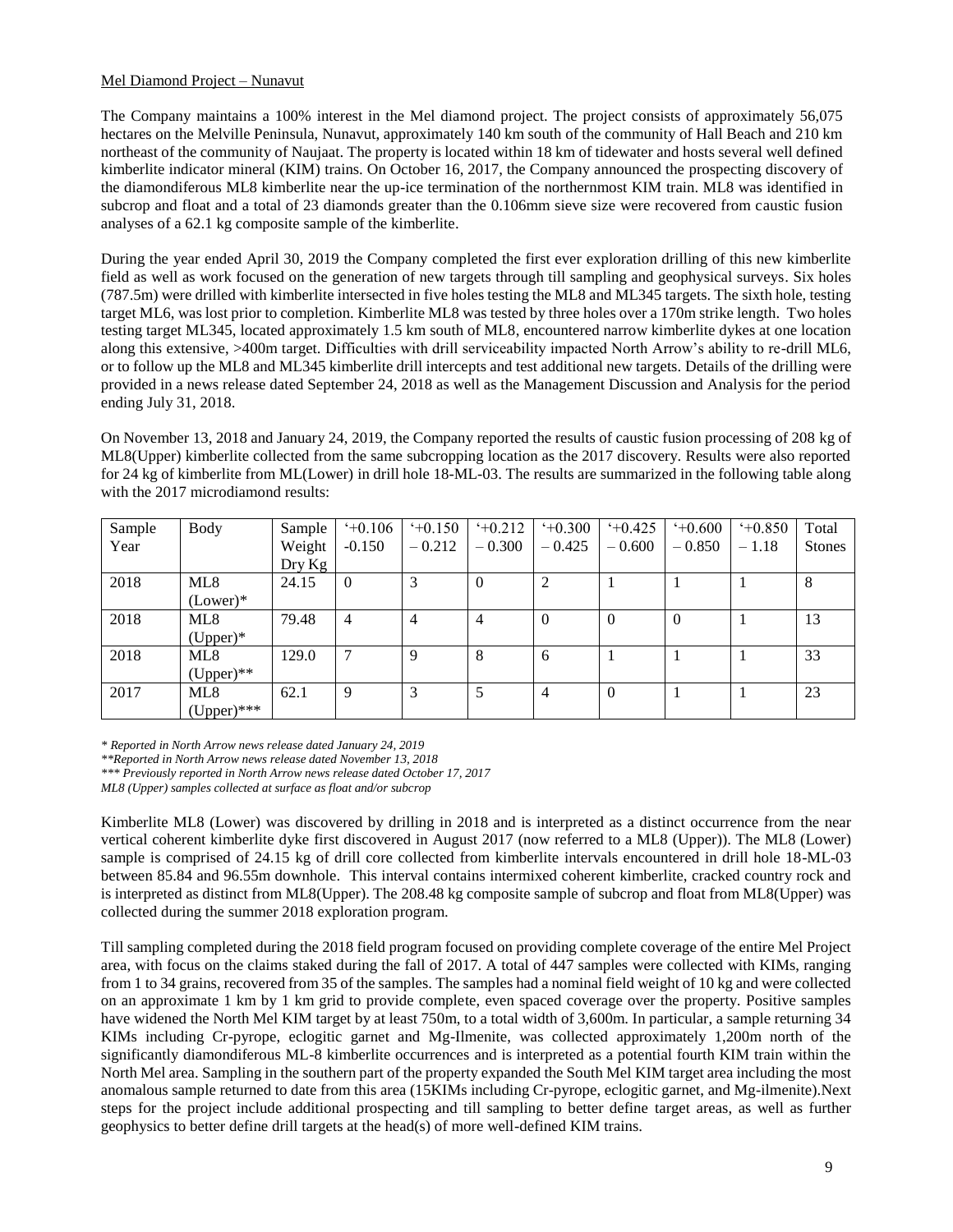The Mel project is subject to a 1% GOR held by Anglo Celtic Exploration Ltd., a private company controlled by D. Grenville Thomas, a director of the Company. The Company retains the right to buy back half of the GOR (0.5%) for \$1 million at any time.

### Luxx Diamond Project – Nunavut

The Company maintains a 100% interest in the Luxx diamond project, Nunavut. The project was acquired to cover unexplained KIM trains identified from public datasets and consists of approximately 2,300 acres on the tidewater of Chesterfield Inlet, approximately 60 km from the community of Chesterfield Inlet and 100 km north of the community of Rankin Inlet. The project includes at least one, and possibly three KIM trains comprised of Mg-ilmenite, pyrope and eclogitic garnet. The Company presently has the required permits to allow for exploration drilling of targets on the property. During fiscal 2019, the Company wrote-off \$355,247 of exploration and evaluation expenses related to the property due to the lack of active exploration on the property over the last three years.

The Luxx project is subject to a 1% GOR held by Anglo Celtic Exploration Ltd., a private company controlled by D. Grenville Thomas, a director of the Company. The Company retains the right to buy back half of the GOR (0.5%) for \$1 million at any time.

### Timiskaming diamond project, Ontario/Quebec

The Timiskaming diamond project is located in the Cobalt-New Liskeard-Elk Lake-Notre Dame du Nord (Ville Marie) region of northeastern Ontario and northwestern Quebec. Between 1995 and 2012, Stornoway Diamond Corporation ("Stornoway") and its predecessor companies conducted comprehensive diamond exploration programs within the project area resulting in the discovery of nine kimberlites. In May 2013, the Company announced the completion of a drilling program that fulfilled the requirements of the option work program under an option agreement with Stornoway and as a result the Company earned an 80% interest in the project. Accordingly, ongoing evaluation of the project is subject to an 80%/20% (Company/Stornoway) participating joint venture. Surficial sediment sampling and geophysical data from the project suggest additional undiscovered kimberlites may be located within the project area.

# **Gold and Other Projects**

#### Hope Bay ORO Gold Project – Nunavut

The Company's 100% owned ORO gold property is located in the Hope Bay Volcanic Belt (HBVB) in Nunavut and is strategically located on tide water covering the northern end of the HBVB, approximately 3.25km to the north of TMAC Resources' Doris gold mine. Gold mineralization at the Doris gold mine occurs along a well-defined stratigraphic volcanic contact, which extends northward onto the ORO property. The ORO property hosts numerous gold showings and potentially gold bearing structures including the Elu shear zone and Wombat zone.

# **SUBSEQUENT EVENTS/PROPOSED TRANSACTIONS**

- a) Subsequent to April 30, 2019 and subject to regulatory approval, the Company announced a non-brokered private placement of up to 17,000,000 units at a price of \$0.07 per unit for gross proceeds of \$1,190,000. Each unit will consist of one common share and one transferrable common share purchase warrant. Each warrant will entitle the holder to purchase one share at a price of \$0.10 per share for a period of five years. Finders' fees may be payable on a portion of the private placement.
- b) Subsequent to April 30, 2019, the Company announced that it would apply to the TSX Venture Exchange to extend the expiry date of 26,481,717 share purchase warrants by two years and reprice 25,070,887 of the share purchase warrants to \$0.225 in accordance with TSX Venture Exchange Policy 4.1. Sec. 3.3 (d).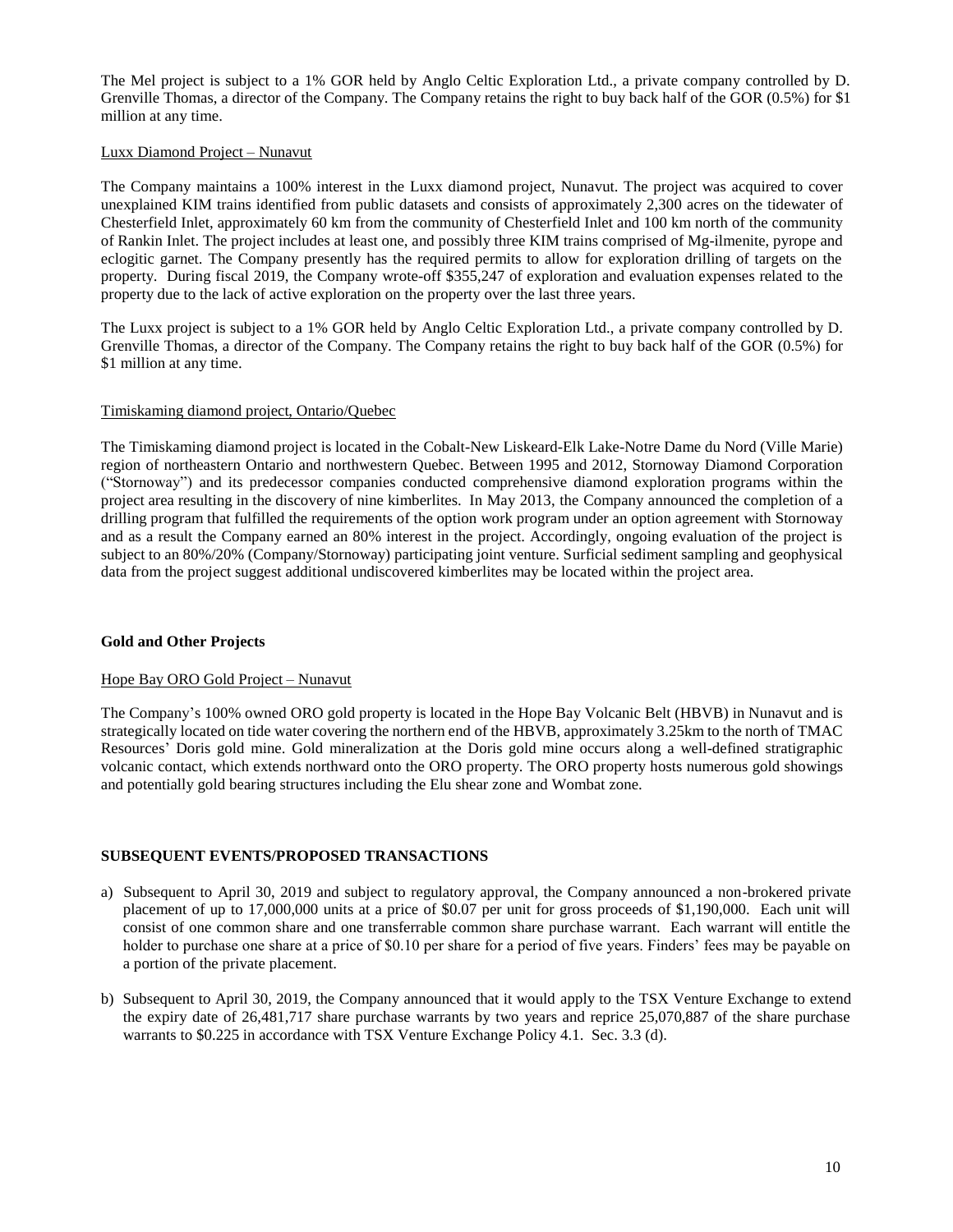# **FINANCIAL CONDITION, LIQUIDITY, CAPITAL RESOURCES, OPERATIONS AND FINANCIAL RESULTS**

#### **Overall performance**

|                                                                          | <b>April 30, 2019</b>                     |    | April 30, 2018                       | April 30, 2017                     |
|--------------------------------------------------------------------------|-------------------------------------------|----|--------------------------------------|------------------------------------|
| <b>Current assets</b><br><b>Non-current assets</b><br><b>Liabilities</b> | \$<br>648.992<br>18,830,423<br>(496, 517) | \$ | 1,026,379<br>16,404,232<br>(437,497) | 573,152<br>12,067,108<br>(83, 103) |
| Shareholders' equity                                                     | \$<br>18,982,898                          | S  | 16,993,114                           | 12,557,157                         |

|                                    | <b>April 30, 2019</b> |    | April 30, 2018      |      | April 30, 2017 |
|------------------------------------|-----------------------|----|---------------------|------|----------------|
| <b>Net Sales and total revenue</b> | \$<br>۰.              |    | $\omega_{\rm{eff}}$ |      |                |
| Net income (loss) for the year     | \$<br>(1,460,752)     | -S | (939, 924)          |      | (467, 430)     |
| Net income (loss) per share        | \$<br>(0.02)          | S  | (0.01)              |      | (0.01)         |
| <b>Total assets</b>                | \$<br>19,479,415      |    | 17,430,611          |      | 12,640,261     |
| <b>Total long-term liabilities</b> | \$<br>۰.              | -S |                     | - \$ | ٠              |
| <b>Dividends declared</b>          | \$<br>۰               |    | -                   |      |                |
|                                    |                       |    |                     |      |                |

### **Financing/Use of Proceeds**

On May 18, 2017, the Company completed a non-brokered private placement of 20,000,000 units at a price of \$0.25 per unit for gross proceeds of \$5,000,000. Each unit consisted of one common share and one common share purchase warrant. Each warrant entitles the holder to purchase one additional common share at a price of \$0.40 per share for a period of three years. The proceeds raised were used for drilling and mini-bulk sampling programs at the Loki and Naujaat projects, ongoing exploration work at other projects and working capital.

On June 19, 2018, the Company completed a non-brokered private placement of 10,135,000 flow-through shares at a price of \$0.20 per share and 6,481,717 units at a price of \$0.17 per unit for gross proceeds of \$3,128,892. Each unit consisted of one common non-flow-through share and one common share purchase warrant. Each warrant entitles the holder to purchase one additional common share at a price of \$0.30 per share for a period of two years. The proceeds raised will be used for drilling and sampling programs at the Mel, Loki, and Naujaat projects as well as ongoing exploration work on other projects and working capital.

#### **Results of Operations**

During the year ended April 30, 2019 (the "current year"), the Company recorded a loss of \$1,460,752 or \$0.02 per share. This is compared with a loss of \$939,924 or \$0.01 per share for the year ended April 30, 2018 (the "comparative year"). The \$520,828 increase in the loss for the current year was largely due to reduced proceeds recovered from the disposition of non-core assets, the write-off of costs related to the Luxx property and increased share-based compensation costs. These reductions and expenditures were offset by the premium paid by investors on the flowthrough share financing which was credited to operations as exploration expenditures were incurred in accordance with the Company's accounting policies.

Expenses for the current year were \$1,423,668 (comparative year - \$1,179,779) an increase of \$243,889 from the comparative year. The increase in expenses during the current year was largely related to increased share-based compensation \$715,863 (comparative year - \$412,945) on the vesting of options. Share-based compensation is a noncash charge calculated using a Black-Scholes Option Pricing Model.

In addition, to the increased expenses during the current year the Company sold non-core exploration and evaluation assets to unrelated third parties for \$25,000 (comparative year - \$205,000), lost \$16,500 (comparative year – gained \$7,435) on marketable securities and warrants, wrote-off \$355,247 (comparative year - \$nil) of exploration and evaluation assets and recorded \$304,050 (2018 - \$nil) of other income. The other income that was recorded reflects the premium investors paid to purchase flow through shares.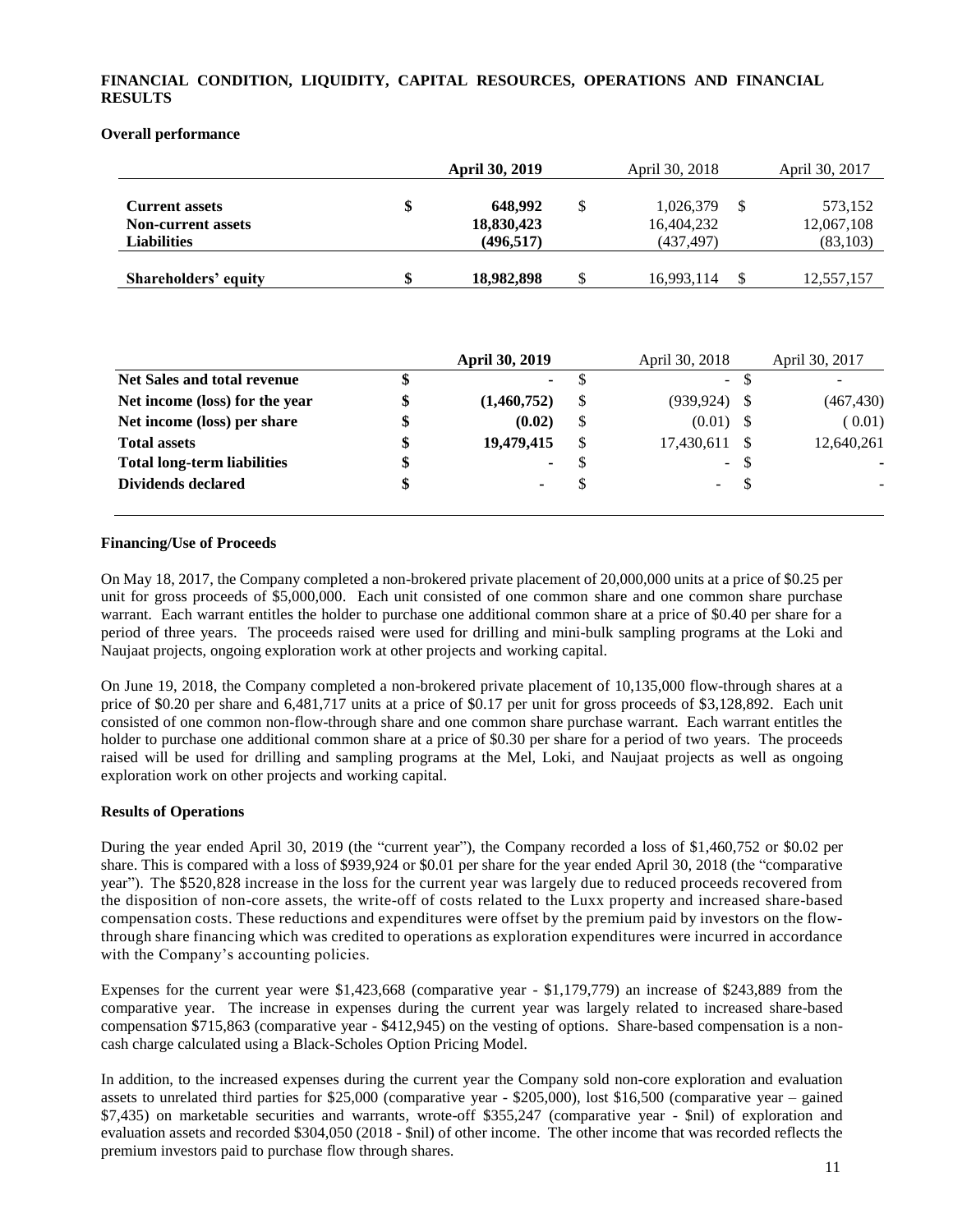### **Summary of quarterly results**

The following table sets out selected unaudited quarterly financial information of North Arrow and is derived from the Company's unaudited quarterly consolidated financial statements prepared by management. The Company's interim financial statements are prepared in accordance with IFRS and are expressed in Canadian dollars.

| <b>Quarter Ending</b> | Interest Income |        | Income or (Loss)<br>from Continued<br><b>Operation and Net</b><br>Income (Loss) |               | <b>Basic Earnings</b><br>(Loss) per share<br>from Continued<br><b>Operation and Net</b><br>Income (Loss) | Earnings (Loss) per<br>share |
|-----------------------|-----------------|--------|---------------------------------------------------------------------------------|---------------|----------------------------------------------------------------------------------------------------------|------------------------------|
| April 30, 2019        | \$              | 1.704  | \$<br>(673, 271)                                                                | <sup>\$</sup> | $(0.01)$ \$                                                                                              | (0.01)                       |
| January 31, 2019      | \$              | 413    | \$<br>(242, 151)                                                                | <sup>\$</sup> | $(0.00)$ \$                                                                                              | (0.00)                       |
| October 31, 2018      | \$              | 910    | \$<br>(5,418)                                                                   | \$            | $(0.00)$ \$                                                                                              | (0.00)                       |
| July 31, 2018         | \$              | 222    | \$<br>(539, 912)                                                                | S             | $(0.01)$ \$                                                                                              | (0.01)                       |
| April 30, 2018        | \$              | 5,245  | \$<br>(158, 735)                                                                | \$            | $(0.00)$ \$                                                                                              | (0.00)                       |
| January 31, 2018      | \$              | 4.540  | \$<br>(191, 924)                                                                | \$            | $(0.00)$ \$                                                                                              | (0.00)                       |
| October 31, 2017      | \$              | 10.599 | \$<br>(222, 697)                                                                | <sup>\$</sup> | $(0.00)$ \$                                                                                              | (0.00)                       |
| July 31, 2017         | \$              | 7,036  | \$<br>(366, 568)                                                                | \$            | $(0.01)$ \$                                                                                              | (0.01)                       |

### **Variations in Quarterly Results**

The Company's quarterly results can be affected by many factors such as seasonal fluctuations, variations in capital markets, the write-off of capitalized amounts, stock-based compensation costs, tax recoveries and legal matters.

The \$673,271 loss for the fourth quarter of fiscal 2019 reflects the Company's ongoing administration costs, the writeoff of \$355,247 of exploration and evaluation assets and share based compensation costs of \$112,429.

The \$242,151 loss for the third quarter of fiscal 2019 reflects the Company's ongoing administration costs and share based compensation costs of \$85,220 reduced by income, recoveries and gains of \$14,189. The income was primarily a result of the Company conducting Canadian exploration and crediting to operations \$30,609 of the premium it received on a flow through financing.

The \$5,418 loss for the second quarter of fiscal 2019 reflects the Company's ongoing administration costs, and share based compensation costs of \$85,220 reduced by income, recoveries and gains of \$227,153. The income was primarily a result of the Company conducting Canadian exploration and crediting to operations \$173,105 of the premium it received on a flow through financing.

The \$539,912 loss for the first quarter of fiscal 2019 reflects the Company's ongoing administration costs, share based compensation costs of \$432,994, other income of \$100,336 and no recovery of exploration and evaluation expenses on the disposition of non-core assets.

The \$158,735 loss for the fourth quarter of fiscal 2018 reflects the Company's ongoing administration costs, share based compensation costs of \$32,294 and increased advertising, promotion and travel costs.

The \$191,924 loss for the third quarter of fiscal 2018 reflects the Company's ongoing administration costs, share based compensation costs of \$54,196 and increased advertising, promotion and travel costs.

The \$222,697 loss for the second quarter of fiscal 2018 reflects the Company's ongoing administration costs, share based compensation costs of \$62,445 and increased advertising, promotion and travel costs.

The \$366,568 loss for the first quarter of fiscal 2018 reflects the Company's ongoing administration costs, share based compensation costs of \$264,010 and a \$102,500 recovery on the sale of exploration and evaluation assets.

#### **Fourth Quarter**

At April 30, 2019, the Company had cash of \$509,085, exploration and evaluation assets of \$18,759,917, accounts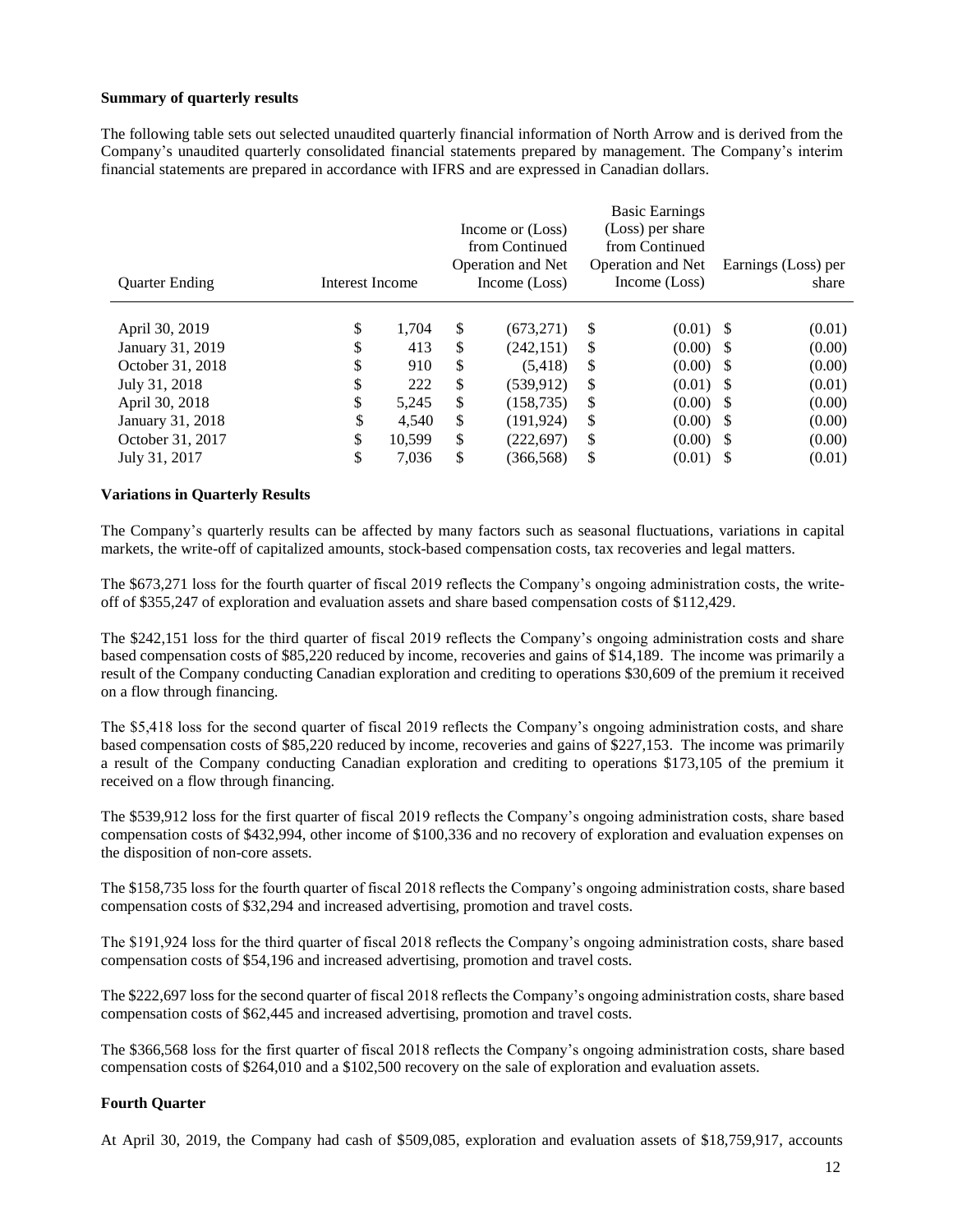payable and accrued liabilities of \$496,517 and shareholders' equity of \$18,982,898. These amounts are compared to cash of \$954,272, exploration and evaluation assets of \$18,746,004, accounts payable and accrued liabilities of \$394,343 and shareholders' equity of \$19,543,740 at January 31, 2019.

During the fourth quarter of fiscal 2019 the Company incurred a loss of \$673,271 compared to a loss of \$158,735 for the comparative quarter of fiscal 2018 and \$787,481 for the nine months ended January 31, 2019. During the fourth quarter of 2019 the Company had expenses of \$326,950 (comparative quarter - \$272,084) and wrote-off \$355,247 of exploration and evaluation assets. Included in expenses for the fourth quarter is \$112,429 (comparative quarter - \$32,294) of share-based compensation costs.

During the fourth quarter of fiscal 2019, the Company continued exploration and evaluation activities on its projects and incurred exploration and evaluation expenditures of \$369,160 (comparative quarter - \$1,148,764).

# **Liquidity**

At April 30, 2019 the Company had working capital of \$152,475 compared to a working capital of \$588,882 at April 30, 2018. The reduction in working capital is largely a result of reductions in cash and receivables and increased accounts payable and accrued liabilities. Included in accounts payable and accrued liabilities is a \$241,000 provision for the demobilization costs related to the MEL project in Nunavut. The \$241,000 provision is an estimate of costs required to demobilize the project's related exploration equipment should the Company not undertake additional drilling within the next two years. During the current year the Company's cash position decreased \$265,866 (comparative year – increased - \$406,827) as a result of cash expenditures of \$616,425 (comparative year - \$722,682) and \$2,688,164 (comparative year - \$3,834,239) spent on operating and investing activities respectively and completion of \$3,038,723 (2018 - \$4,963,748) of financing activities.

# **Operating activities**

During the current year the Company's operating activities used \$616,425 (comparative year - \$722,682) of cash. The use of cash in operating activities during the year reflects the Company's funding of a loss of \$1,460,752 (comparative year – \$939,924) adjusted for both non-cash gains and expenditures and the receipt of cash of \$69,492 (comparative year – use of \$978) for funding changes in items such as accounts receivable, prepaid expenses and accounts payable.

Non-cash gains and expenditures consist of the recovery of exploration and evaluation assets \$25,000 (comparative year - \$205,000), share-based compensation \$715,863 (comparative year - \$412,945), write-offs \$355,247 (comparative year - \$nil), depreciation \$16,275 (comparative year - \$17,710), other income – deferred premium \$304,050(2018 - \$nil) and a loss of \$16,500 (comparative year – gain of \$7,435) on warrants and marketable securities.

# **Investing activities**

During the current year the Company's investing activities used \$2,688,164 (comparative year - \$3,834,239) of cash. During the current year the Company used \$2,738,164 (comparative year - \$4,004,007) to evaluate its exploration and evaluation assets and purchase equipment. The investing expenditures for the current year were reduced by the cash the Company received of \$50,000 (comparative year - \$169,768) from the sale of exploration and evaluation assets and marketable securities.

#### **Financing activities**

During the current year the Company raised net proceeds of \$3,038,723 (comparative year - \$4,963,748) from the issuance of units by way of a private placement.

# **Capital Resources**

The Company's financial condition and future prospects are significantly affected by overall economic conditions. The Company has no source of operating revenue and relies on equity financings, joint ventures and warrant and stock option exercises to further exploration on its properties.

The Company's long-term financial success is dependent on management's ability to discover and develop economically viable mineral deposits. Actual funding requirements may vary from those planned due to a number of factors, including the progress of exploration activity and the Company's ability to raise additional funds on favourable terms. Management recognizes there will be risks involved that may be beyond their control. The Company intends to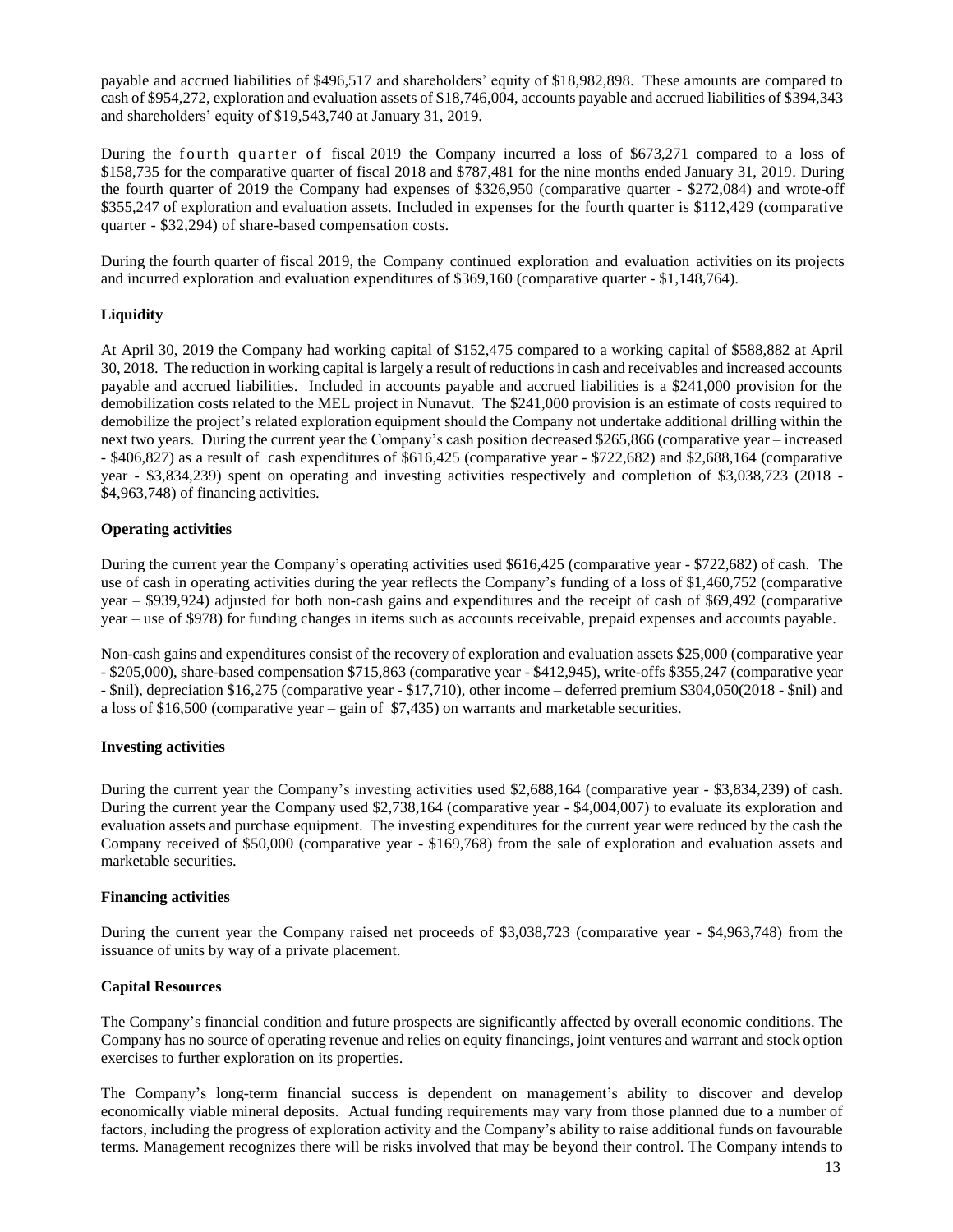continue to use various strategies to minimize its dependence on equity capital, including the securing of joint venture partners where appropriate.

The Company's ability to generate cash is very much affected by the current market conditions, its share price and thirdparty interest in its assets. In the current equity market, funds for companies at an early/grass-roots stage of exploration are limited and dilution to existing shareholders from an equity financing increases as the share price decreases. The Company has no credit facilities that could be used for ongoing operations because it has no operating cash flow.

In order to finance the Company's exploration programs and to cover administrative and overhead expenses, the Company raises money through equity sales, from the exercise of convertible securities and, in the past, from the sale of investments. Although the Company has had past success in obtaining financing, there can be no such assurance that it will be able to obtain adequate financing in the future or that the terms of any financing will be favourable. Many factors influence the Company's ability to raise funds, including the state of the resource market and commodities prices and, the climate for mineral exploration.

The Company's management actively manages its landholdings in an effort to keep those landholdings with the greatest exploration potential in good standing for as long as possible. The Company's management regularly reviews its cash position against future plans and makes decisions regarding these plans accordingly.

The Company announced a financing in July 2019 to further exploration efforts at its various exploration properties and to maintain its listing on the TSXV. The Company is seeking to minimize variable expenses to the extent possible and may seek joint venture partners to continue to further exploration of its mineral properties.

### **Risks and Uncertainties**

Industry

An investment in natural resource companies involves a significant degree of risk. The degree of risk increases substantially where the Company's properties are in the exploration as opposed to the development stage. Investment in the securities of the Company should be considered as highly speculative due to the nature of the Company's business. The following additional risk factors should be given special consideration.

#### Exploration, Development and Mining Risks

Exploring and developing mineral resource projects bears a high potential for all manner of risks. Additionally, few exploration projects successfully achieve development due to factors that cannot be predicted or foreseen. Moreover, even one such factor may result in the economic viability of a project being detrimentally impacted such that it is neither feasible nor practical to proceed. Mineral exploration involves many risks, which even a combination of experience, knowledge and careful evaluation may not be able to overcome. Operations in which the Company has a direct or indirect interest will be subject to all the hazards and risks normally incidental to exploration, development and production of diamonds and base/precious metals, any of which could result in work stoppages, damage to property, and possible environmental damage. If any of the Company's exploration programs are successful, there is a degree of uncertainty attributable to the calculation of resources and reserves and the corresponding grades that could be mined or dedicated to future production. Until reserves are actually mined and processed, calculations of quantity and grade must be considered as estimates only. In addition, the quantity of resources and reserves may vary depending on diamond or metal prices. Any material change in resources and reserves, including grade or recovery ratio, may affect the economic viability of the Company's properties. In addition, there can be no assurance that diamond and metal recoveries in smallscale laboratory tests will be duplicated in larger scale tests under on-site conditions or during production. The Company closely monitors its activities and those factors, which could impact them, and employs experienced consulting, engineering, and legal advisors to assist in its risk management reviews.

The Company's properties are currently being assessed for exploration and as a result, the Company has no source of operating cash flow. Failure to obtain additional financing could result in a delay or indefinite postponement of further exploration. Development of the Company's mineral properties will only follow upon obtaining satisfactory exploration results. Mineral exploration and development involves a high degree of risk and few properties that are explored are ultimately developed into producing mines. There is no assurance that the Company's mineral exploration and development activities will result in any discoveries of mineralization that can be converted into resources or reserves. The long-term profitability of the Company's operations will be in part directly related to the cost and success of its exploration programs, which may be affected by a number of factors. Substantial expenditures are required to establish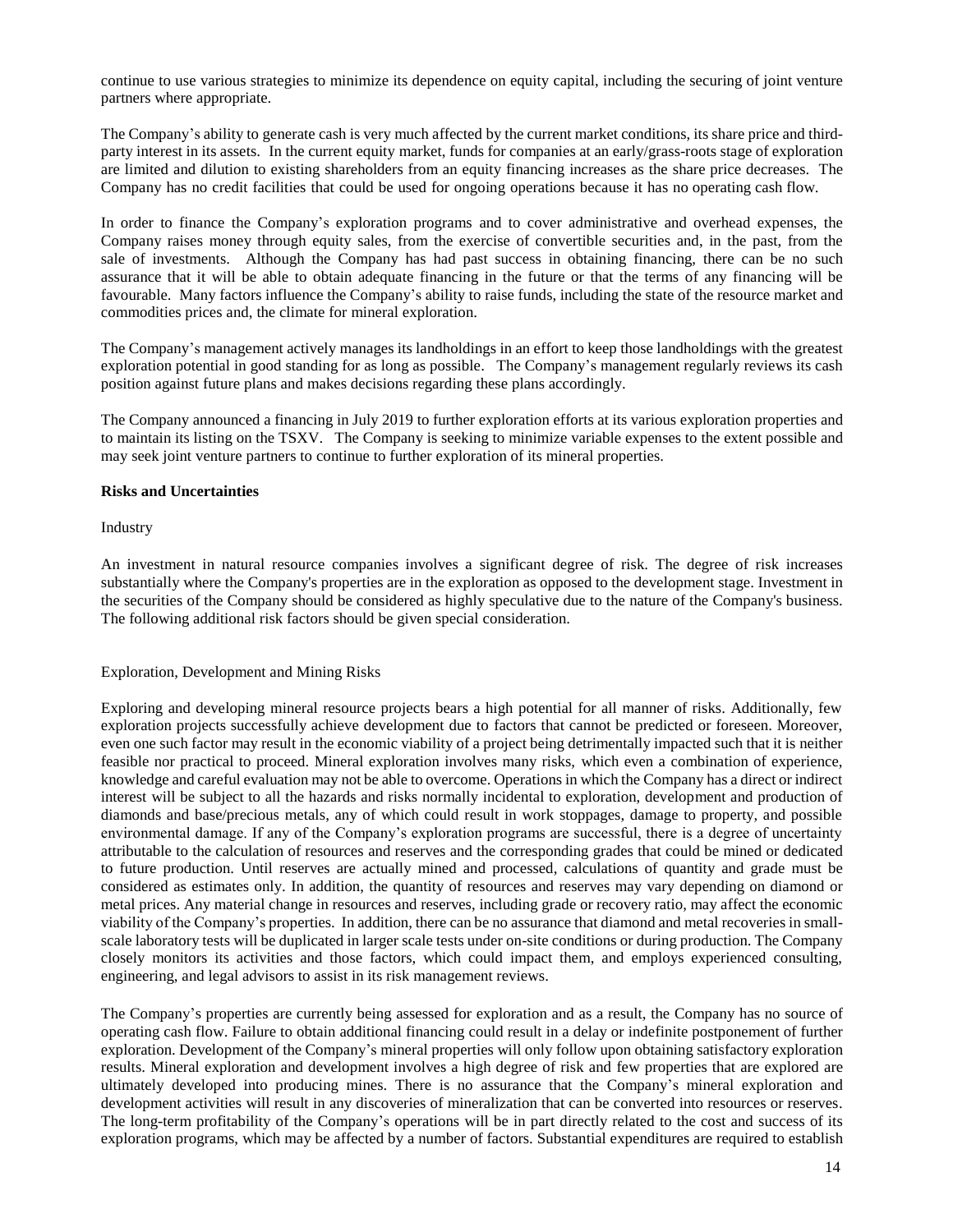resources and reserves through drilling, to develop metallurgical processes to extract the metal or diamonds, in the case of new properties, to develop the mining and processing facilities and infrastructure at any site chosen for mining. Although substantial benefits may be derived from the discovery of a major mineralized deposit, no assurance can be given that minerals will be discovered in sufficient quantities to justify commercial operations or that the funds required for development can be obtained on a timely basis.

#### Foreign Operation Risks

Historically, the majority of the Company's expenses have been denominated in Canadian Dollars so its exposure to foreign exchange risk has been limited. Exploration activities outside of Canada can expose the Company to foreign exchange risk. Presently, the Company does not have foreign operations or use foreign-exchange contracts to mitigate this risk, but that may change in future, depending upon the size of the Company's exploration programs denominated in currencies other than the Canadian Dollar.

### Insurance

The Company's involvement in the exploration for mineral properties may result in the Company becoming subject to liability for pollution, property damage, personal injury or other hazards. Although the Company may have insurance to address many risks, such insurance has limitations on liability that may not be sufficient to cover the full extent of such liabilities. In addition, such risks may not, in all circumstances be insurable or, in certain circumstances, the Company may elect not to obtain insurance to deal with specific risks due to the high premiums associated with such insurance or other reasons. The payment of such uninsured liabilities would reduce the funds available to the Company. The occurrence of a significant event that the Company is not fully insured against, or the insolvency of the insurer of such event, could have a material adverse effect on the Company's financial position, results of operations or prospects.

### Environmental Risks

All phases of the mineral exploration and development business present environmental risks and hazards and are subject to environmental legislation. Environmental legislation provides for, among other things, restrictions and prohibitions on spills, releases or emissions of various substances used and or produced in association with mineral exploration and mining operations. The legislation also requires that facility sites be operated, maintained, abandoned and reclaimed to the satisfaction of applicable regulatory authorities. Compliance with such legislation can require significant expenditures and a breach may result in the imposition of fines and penalties, some of which may be material. Environmental legislation is evolving in a manner expected to result in stricter standards and enforcement, larger fines and liability and potentially increased capital expenditures and operating costs. The discharge of pollutants into the air, soil or water may give rise to liabilities to foreign governments and third parties and may require the Company to incur costs to remedy such discharge. No assurance can be given that the application of environmental laws to the business and operations of the Company will not result in a curtailment of production or a material increase in the costs of production, development or exploration activities or otherwise adversely affect the Company's financial condition, results of operations or prospects.

#### Prices, Markets and Marketing of Diamonds and Base/Precious Metals

The Company's revenues, if any, are expected to be in large part derived from the mining and sale of diamonds and base/precious metals or interests related thereto. The price of those commodities has fluctuated widely, particularly in recent years, and is affected by numerous factors beyond the Company's control including international economic and political trends, expectations of inflation, currency exchange fluctuations, interest rates, global or regional consumptive patterns, speculative activities, increased production due to new mine developments and improved mining and production methods. The effect of these factors on the price of diamonds and base/precious metals, and therefore the economic viability of any of the Company's exploration projects, cannot accurately be predicted.

The marketability of any minerals acquired or discovered may be affected by numerous factors which are beyond the control of the Company and which cannot be accurately predicted, such as the proximity and capacity of milling facilities, mineral markets and processing equipment and governmental regulations including regulations relating to royalties, allowable production and importing and exporting of minerals.

# Substantial Capital Requirements and Liquidity

The Company anticipates that it will make substantial capital expenditures for the acquisition, exploration, development and production of its mineral properties in the future. The Company currently has no revenue and may have limited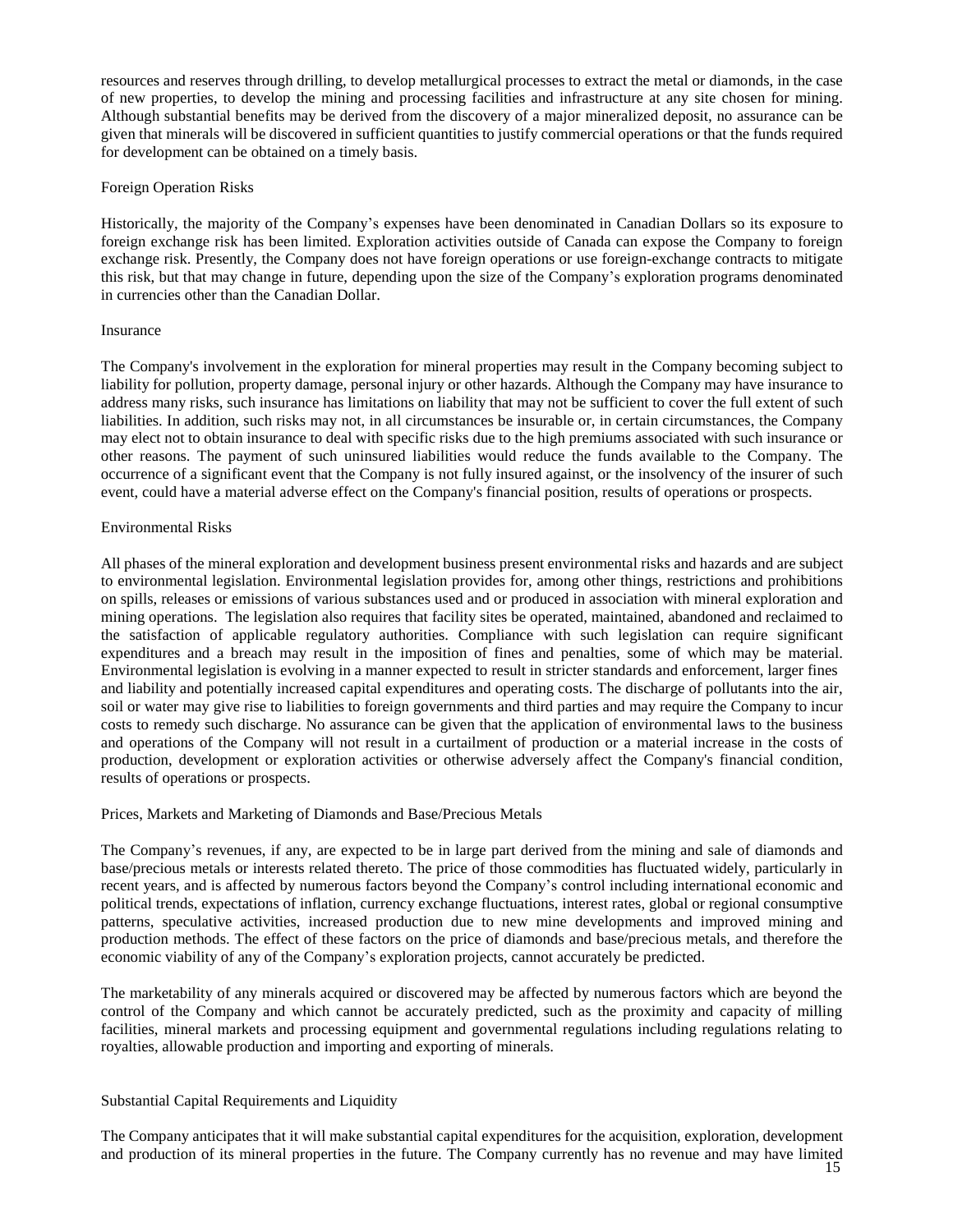ability to expend the capital necessary to undertake or complete future drilling programs. There can be no assurance that debt or equity financing, or cash generated by operations will be available or sufficient to meet these requirements or for other corporate purposes or, if debt equity financing is available, that it will be on terms acceptable to the Company. Moreover, future activities may require the Company to alter its capitalization significantly. The inability of the Company to access sufficient capital for its operations could have a material adverse effect on the Company's financial condition, results of operations or prospects.

#### Issuance of Debt

From time to time the Company may enter into transactions or activities that may be financed with debt which could impair the Company's ability to obtain additional financing in the future. The inability of the Company to access sufficient capital for the repayment of any debt could have a material effect on the Company's financial condition, results of operations or prospects.

### **Outstanding Share Data**

The Company's authorized capital is unlimited common shares without par value.

As at July 18, 2019, the Company had the following shares, options and warrants outstanding:

|                               |        | Number        |
|-------------------------------|--------|---------------|
| Shares issued and outstanding |        | 92,772,458    |
| Options:                      |        |               |
| Expire September 25, 2019     | \$0.60 | 607,500       |
| Expire December 16, 2019      | \$0.54 | 200,000       |
| Expire June 23, 2022          | \$0.27 | 2,230,000     |
| Expire November 21, 2022      | \$0.25 | 150,000       |
| Expire May 10, 2023           | \$0.27 | 2,070,000     |
| Expire July 12, 2023          | \$0.20 | 2,695,000     |
|                               |        |               |
| Warrants:                     |        |               |
| May 18, 2020*                 | \$0.40 | 20,000,000    |
| June 19, 2020*                | \$0.30 | 6,481,717     |
|                               |        |               |
| Fully diluted                 |        | 127, 206, 675 |

See subsequent events/ proposed transactions re: proposed changes to the terms of the warrants.

#### **Share issuances**

On May 18, 2017, the Company completed a non-brokered private placement of 20,000,000 units at a price of \$0.25 per unit for gross proceeds of \$5,000,000. Each unit consisted of one common share and one common share purchase warrant. Each warrant entitles the holder to purchase one additional common share at a price of \$0.40 per share for a period of three years. The proceeds raised will be used for a planned drill program at Naujaat, ongoing exploration work at other projects and working capital**.**

On June 19, 2018, the Company completed both a non-brokered private placement of flow through shares at a price of \$0.20 per share and a concurrent placement of non-flow through units for gross proceeds of \$3,128,892. Each non-flow through unit was issued at a price of \$0.17 and consisted of a common share and a common share purchase warrant. Each warrant will entitle the holder to purchase an additional share of the Company at a price of \$0.30 per share for a period of two years. Additionally, if the closing price of the Company's shares is at or above \$0.40 for a period of 10 consecutive trading days the expiry date of the warrants may be accelerated to the date that is 30 trading days after the acceleration trigger date. Finders fees totalling \$67,842 were payable on a portion of the placement.

#### **Stock options and warrants**

At the Company's Annual General Meeting on December 20, 2018, the shareholders of the Company ratified the stock option plan (the "Plan"). The Plan gives the directors the authority to grant options to directors, officers, employees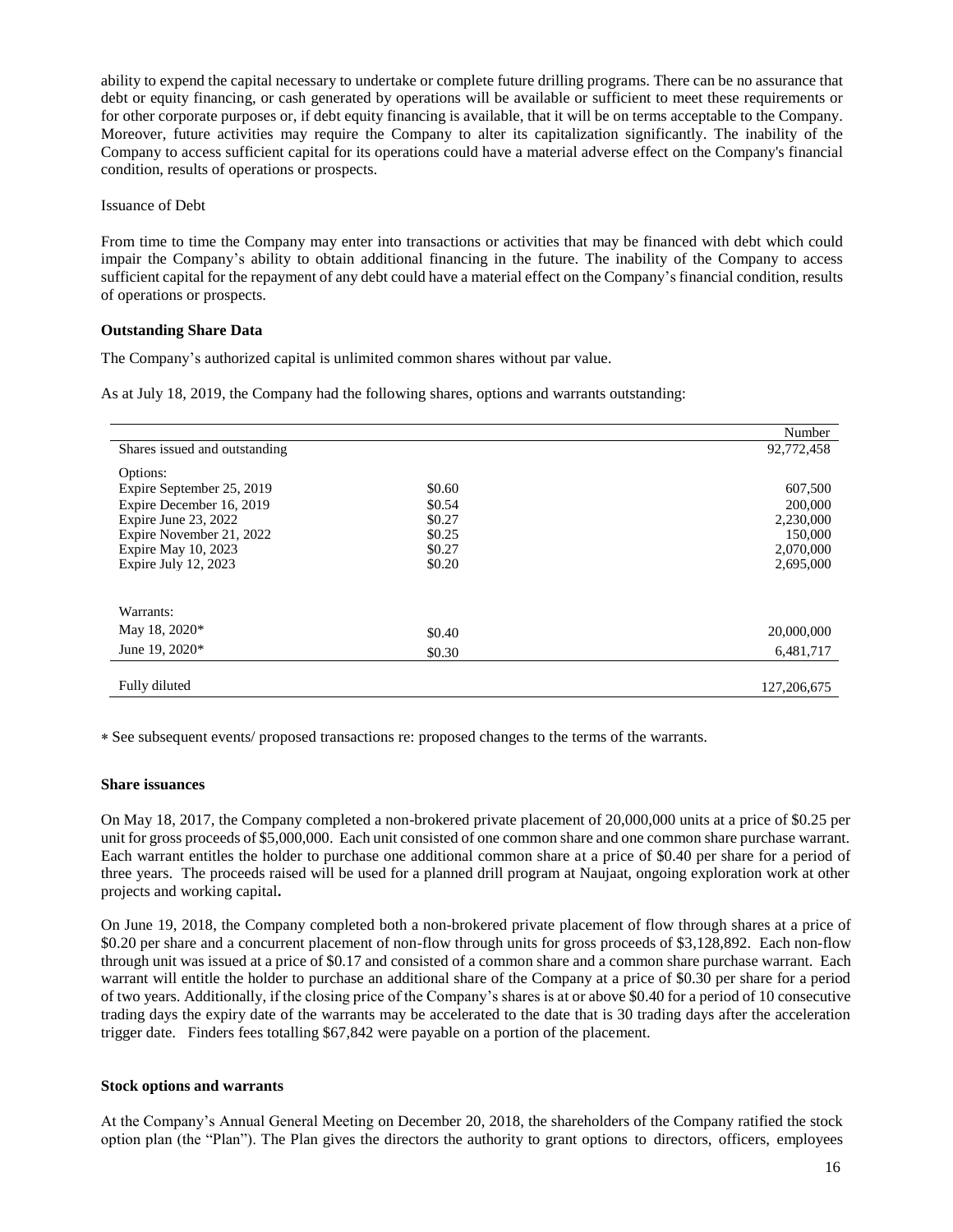and consultants. The maximum number of shares to be issued under the Plan is 10% of the issued and outstanding common shares at the time of the grant. The exercise price of each option granted shall not be less than the market price at the date of grant less a discount up to 25% in accordance with the policies of the TSXV.

Options granted can have a term up to 5 years with vesting provisions determined by the directors in accordance with TSXV policies for Tier 2 Issuers, with a typical vesting period of 25% upon grant and 25% every six months thereafter.

# **Transactions with Related Parties**

The Company incurred the following transactions in the normal course of operations in connection with companies which have an officer and/or director in common.

- a) Paid or accrued consulting fees of \$18,000 (2018 \$18,000) to the Corporate Secretary of the Company. This amount is included in salaries disclosed below.
- b) Paid \$3,993 (2018 \$3,842) for office costs to a company controlled by a director.
- c) Charged related parties \$21,850 (2018 \$27,600) for rent, office and administrative costs.
- d) Included in other receivables is \$268 (2018 \$514) due from companies having a director or officers in common.

The remuneration of directors and key management personnel during the year ended April 30, 2019 was as follows:

|                                                                                                      | April 30, 2019                | April 30, 2018                      |
|------------------------------------------------------------------------------------------------------|-------------------------------|-------------------------------------|
| Salaries <sup>1,3</sup><br>Salaries in exploration $costs1$<br>Share-based compensation <sup>2</sup> | 189,555<br>117,438<br>495,609 | \$<br>193,112<br>113,730<br>252,167 |
| Total                                                                                                | 802,602                       | 559,009                             |

1 – When key management is working specifically on mineral properties their time is capitalized against the mineral property. Included in salaries are payments as follows: CEO - \$225,000, CFO - \$60,000, Corp. Sec. - \$18,000.

2 – Share-based compensation is the fair value of options that have been granted to directors and key management personnel.

During the year ended April 30, 2016, the Company entered into an employment agreement with a senior employee and officer for his services requiring a minimum annual payment of \$225,000. In addition, the employment agreement contains clauses which could provide for a payment or payments in excess of \$450,000 on termination of employment or conclusion of a change in control or similar transaction.

# **Commitments**

The commitment for rental of the Company's office space and equipment is as follows:

| Year ending    |          |
|----------------|----------|
| April 30, 2020 | \$78,226 |
| April 30, 2021 | \$59,579 |
| April 30, 2022 | \$3.636  |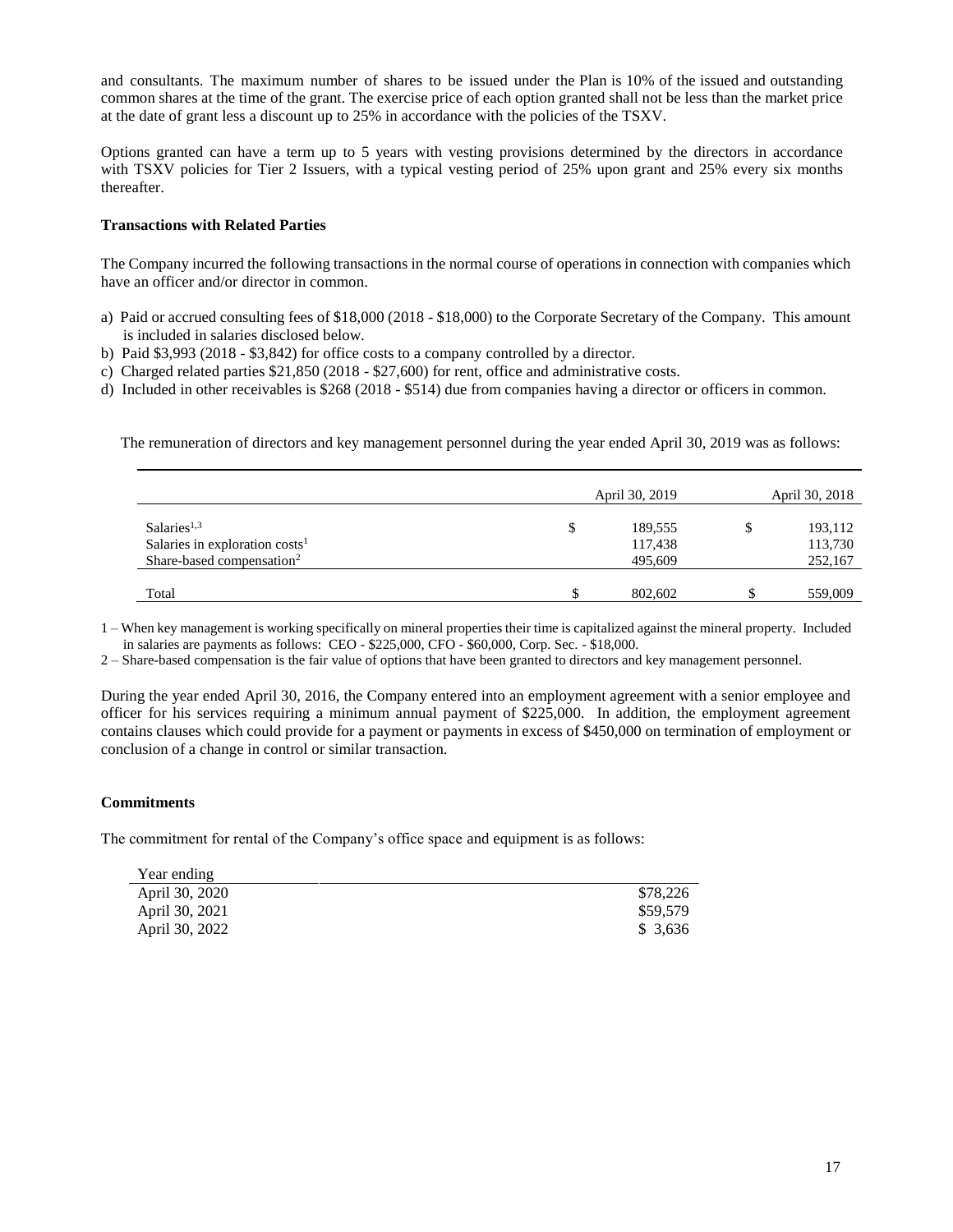# **CHANGES IN ACCOUNTING POLICIES AND CRITICAL ACCOUNTING ESTIMATES, JUDGMENTS AND ASSUMPTIONS**

### **NATURE AND CONTINUANCE OF OPERATIONS**

North Arrow Minerals Inc. (the "Company") is incorporated federally under the laws of the Canada Business Corporations Act ("CBCA").

The financial statements of the Company are presented in Canadian dollars, which is the functional currency of the Company. The Company trades on the TSX Venture Exchange (TSXV – NAR) and its registered office address is Ste. #960-789 West Pender Street, Vancouver, BC, Canada V6C 1H2.

The Company's principal business activity is the acquisition and exploration of exploration and evaluation assets. To date, the Company has not generated significant revenues from operations and is considered to be in the exploration stage.

The Company's financial statements have been prepared on a going concern basis which assumes the Company will be able to realize its assets and discharge its liabilities in the normal course of business for the foreseeable future. At April 30, 2019, the Company had an accumulated deficit of \$22,087,284 (April 30, 2018 - \$20,576,532), incurred ongoing losses and has no source of recurring revenue. These material uncertainties may cast significant doubt upon the Company's ability to continue as a going concern. The Company's financial statements do not reflect the adjustments to the carrying values of assets and liabilities, the reported amounts of expenses and the classification of statement of financial position items if the going concern assumption was inappropriate. These adjustments could be material.

The Company's continuation as a going concern is dependent on the successful results from its mineral property exploration activities, its ability to reduce or defer discretionary expenditures and its continued ability to raise equity capital or borrowings sufficient to meet current and future obligations.

#### **Statement of Compliance**

The Company's financial statements have been prepared in accordance with International Financial Reporting Standards ("IFRS") as issued by the International Accounting Standards Board ("IASB") and interpretations of the International Financial Reporting Interpretations Committee ("IFRIC"). These financial statements are presented in Canadian dollars unless otherwise noted.

#### **Historical cost**

The Company's financial statements have been prepared on a historical cost basis except for certain financial instruments measured at fair value.

#### **Significant accounting judgments, estimates and assumptions**

The preparation of financial statements in conformity with IFRS requires management to make certain estimates, judgments and assumptions that affect the reported amounts of assets and liabilities at the date of the financial statements and the reported revenues and expenses during this period.

Although management uses historical experiences and its best knowledge of the amount, events or actions to form the basis for judgments and estimates, actual results may differ from these estimates.

The most significant accounts that require estimates as the basis for determining the stated amounts include the recoverability of exploration and evaluation assets and the valuations of share-based payments, marketable securities, deferred premiums and deferred tax amounts.

Critical judgments exercised in applying accounting policies that have the most significant effect on the amounts recognized in the financial statements are as follows:

Economic recoverability and probability of future benefits of exploration and evaluation costs*.* 

Management has determined that exploration, evaluation and related costs incurred which were capitalized may have future economic benefits and may be economically recoverable. Management uses several criteria in its assessments of economic recoverability and probability of future economic benefits including geologic and other technical information, the history of conversion of mineral deposits with similar characteristics to its own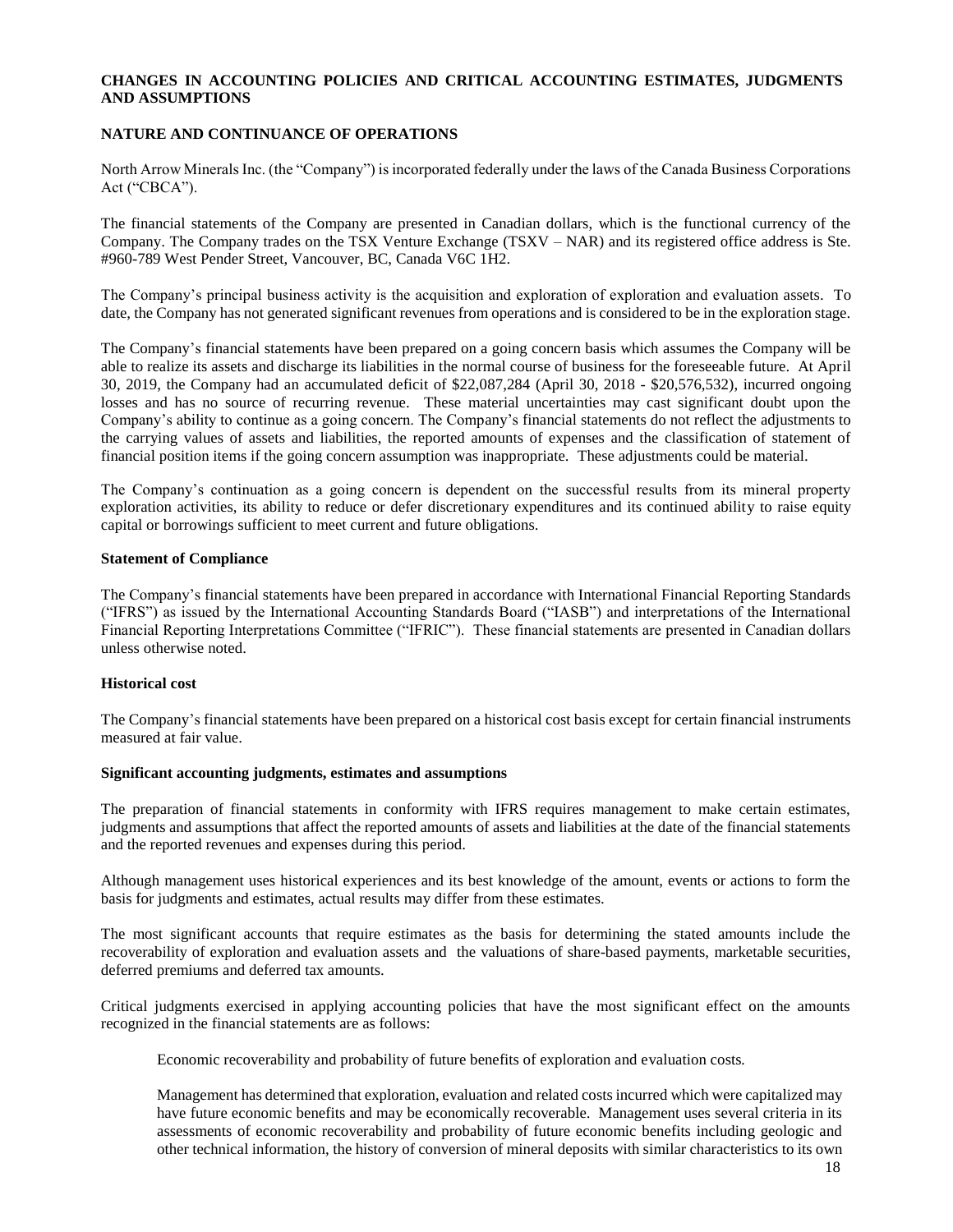properties to proven and probable mineral reserves, the quality and capacity of existing infrastructure facilities, evaluation of permitting and environmental issues and local support for the project.

Share-based payments and warrants recorded as marketable securities

The Company uses the Black-Scholes Option Pricing Model for valuation of share-based payments and warrants recorded as marketable securities. Option pricing models require the input of subjective assumptions including expected price volatility, interest rates and forfeiture rate. Changes in the input assumptions can materially affect the fair value estimate and Company's earnings and equity reserves.

#### Deferred premiums and flow-through shares

On issuance the Company bifurcates the flow- through share into i) a flow-through share premium liability based on the estimated premium the investor pays for the flow-through share feature and ii) share capital. Upon qualifying expenses being incurred, the Company derecognizes the liability and the premium is recognized as other income.

#### Income taxes

In assessing the probability of realizing income tax assets, management makes estimates related to expectations of future taxable income, applicable tax opportunities, expected timing of reversals of existing temporary differences and the likelihood that tax positions taken will be sustained upon examination by applicable tax authorities. In making its assessments, management gives additional weight to positive and negative evidence that can be objectively verified.

#### **New Accounting pronouncements**

- i) The IASB has issued standards and amendments which have been adopted by the Company. Each of the new standards is effective for annual periods beginning on or after January 1, 2018. The adoption of the standards and amendments did not have a material effect on the financial statements.
- ii) Certain pronouncements were issued by the IASB or IFRIC but were not effective as at April 30, 2019. The Company intends to adopt these standards and interpretations when they become effective.

The following are the accounting standards issued but not effective for the current year that the Company believes could be significant.

#### IFRS 16 – Leases

IFRS 16 supersedes IAS 17 – Leases. The standard provides a single lessee accounting model, requiring lessees to recognize assets and liabilities for all leases unless a lease term is 12 months or less or the underlying asset has a low value. Lessors continue to classify leases as operating or finance, with IFRS 16's approach substantially unchanged from IAS 17. IFRS 16 applies to reporting periods beginning on or after January 1, 2019.

The Company plans to apply IFRS 16 effective May 1, 2019 using the modified retrospective method. Under this method, financial information will not be restated and will continue to be reported under the accounting standards in effect for those periods. The Company will recognize lease obligations related to its office and office equipment measured at the present value of the remaining lease payments, discounted using the Company's incremental borrowing rate. The associated right-of-use assets will be measured at the lease obligation amount less prepaid lease payments, resulting in no adjustment to the opening balance of its deficit. As at May 1, 2019 the Company expects to recognize approximately \$129,000 in right-of-use assets and \$129,000 of incremental lease obligations.

#### **Change in accounting policy – financial instruments**

On May 1, 2018, the Company adopted a new accounting standard, IFRS 9- financial instruments ("IFRS 9'), which replaced International Accounting Standard 39 (IAS 39) Financial Instruments: Recognition and Measurement. This new standard introduces changes to IAS 39's guidance on the classification and measurement of financial assets and is effective for annual periods beginning after January 1, 2018. IFRS 9 did not impact the Company's classification and measurement of financial assets and liabilities except for marketable securities. The Company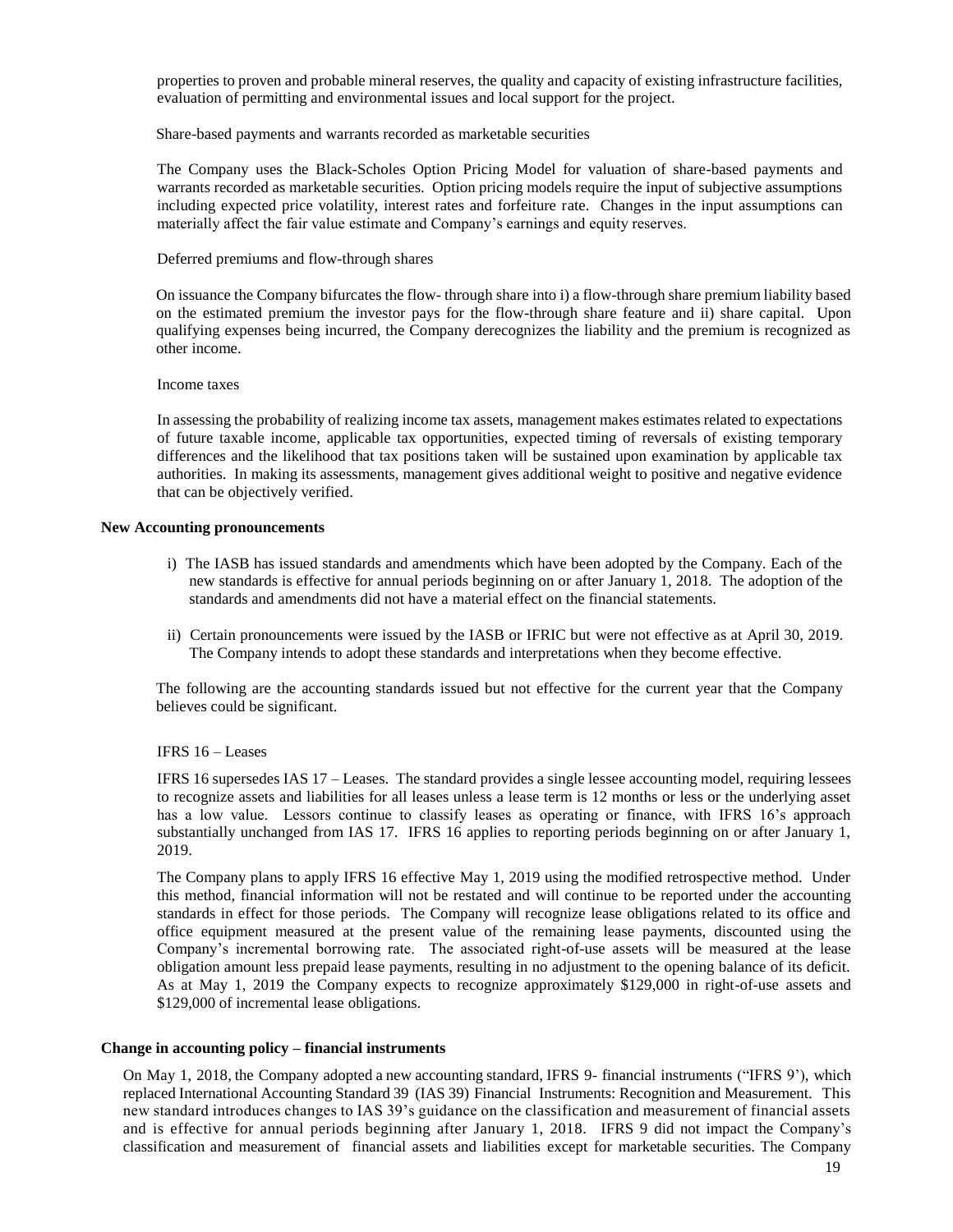adopted IFRS 9 retrospectively without restatement of comparative amounts resulting in a reclassification of \$50,000 from investment revaluation reserve to deficit at May 1, 2018. Future changes in the fair value of marketable securities will be recorded directly in profit or loss. No other differences of any significance have been noted in relation to the adoption of IFRS 9.

The Company completed an assessment of its financial instruments at May 1, 2018. The following table shows the original classification under IAS 39 and the new classification under IFRS 9.

|                                       | Original Classification – IAS 39 | New Classification – IFRS 9 |
|---------------------------------------|----------------------------------|-----------------------------|
| Cash                                  | <b>FVTPL</b>                     | <b>FVTPL</b>                |
| Receivables                           | Loans and receivables            | Amortized cost              |
| Marketable securities                 | <b>AFS</b>                       | <b>FVTPL</b>                |
| payable<br>and<br>Accounts<br>accrued |                                  |                             |
| liabilities                           | <b>FVTPL</b>                     | <b>FVTPL</b>                |

# **FINANCIAL INSTRUMENTS AND RISK MANAGEMENT**

Financial instruments measured at fair value are classified into one of three levels in the fair value hierarchy according to the relative reliability of the inputs used to estimate the fair values. The three levels of the fair value hierarchy are:

- Level 1 Unadjusted quoted prices in active markets for identical assets or liabilities;
- Level 2 Inputs other than quoted prices that are observable for the asset or liability either directly or indirectly; and
- Level 3 Inputs that are not based on observable market data.

The Company's financial instruments consist of cash, marketable securities, receivables and accounts payable and accrued liabilities. Cash is carried at fair value using a Level 1 fair value measurement. The carrying value of receivables, accounts payable and accrued liabilities and due to related parties approximate their fair values due to their immediate or short-term maturity. Marketable securities consisting of common shares are recorded at fair value based on the quoted market prices in active markets at the reporting date, which is consistent with Level 1 of the fair value hierarchy. Marketable securities consisting of warrants are recorded at fair value based on a Black Scholes pricing model consistent with Level 3 of the fair value hierarchy.

The Company is exposed to a variety of financial risks by virtue of its activities, including credit risk, interest rate risk, liquidity risks, foreign currency risk, and equity market risk. The Company's objective with respect to risk management is to minimize potential adverse effects on the Company's financial performance. The Board of Directors provides direction and guidance to management with respect to risk management. Management is responsible for establishing controls and procedures to ensure that financial risks are mitigated to acceptable levels.

#### Credit risk

Credit risk is the risk of financial loss to the Company if a counter-party to a financial instrument fails to meet its contractual obligations. The Company manages credit risk by investing its excess cash in short-term investments with investment grade ratings, issued by a Canadian chartered bank. The Company's receivables consist primarily of sales tax receivables due from the federal government and receivables from companies with which the Company has exploration agreements or options. The maximum exposure to credit risk at the reporting date is the carrying value of the Company's receivables and cash.

#### Interest rate risk

Interest rate risk is the risk that the fair value or future cash flows of a financial instrument will fluctuate because of changes in market interest rates. Financial assets and liabilities with variable interest rates expose the Company to interest rate risk with respect to its cash flow. It is management's opinion that the Company is not exposed to significant interest rate risk.

#### Liquidity risk

Liquidity risk is the risk that the Company will not be able to meet its obligations as they become due. The Company's ability to continue as a going concern is dependent on management's ability to raise the funds required through future